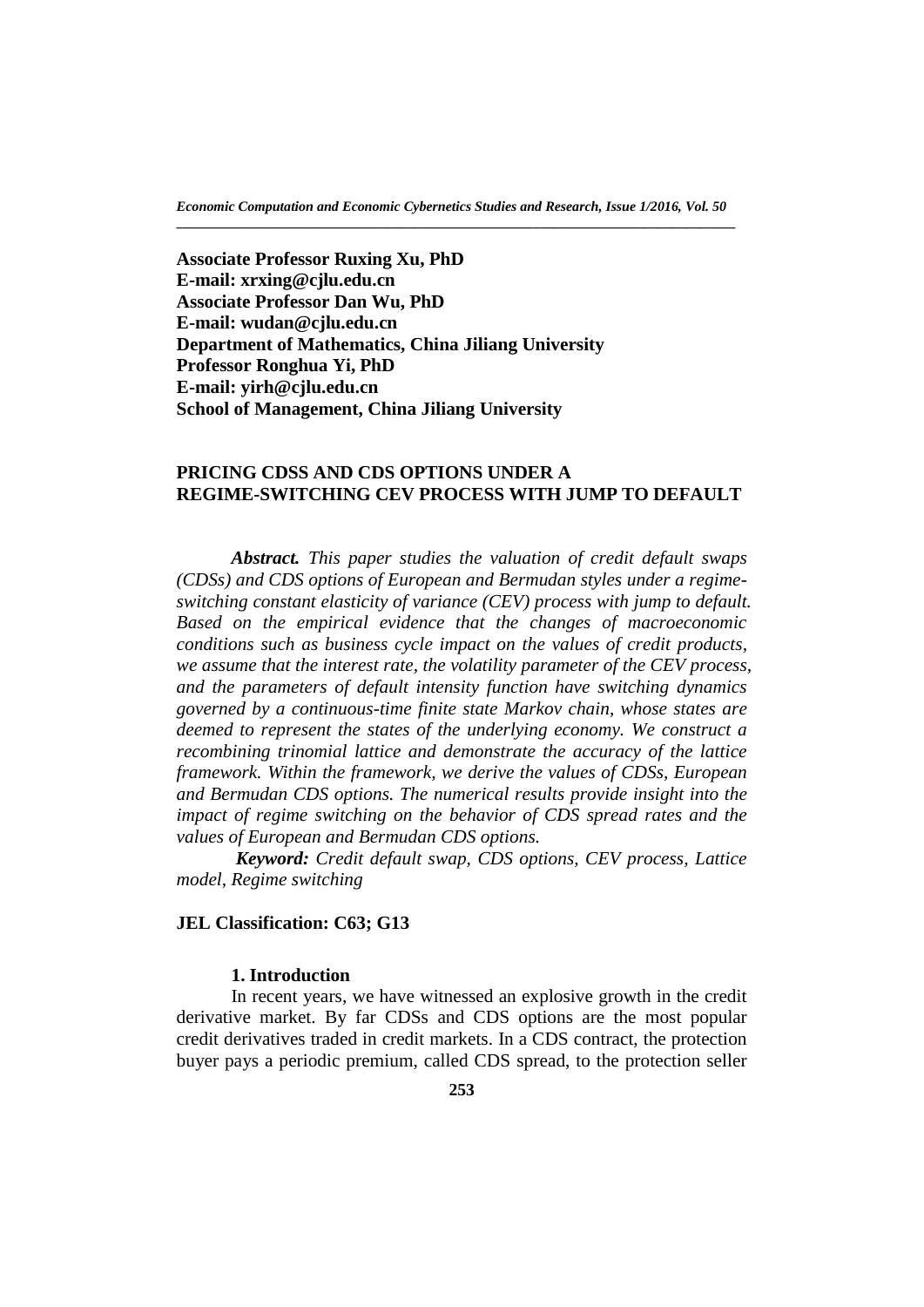until the maturity of the contract or a default event of a reference entity, whichever is earlier. Upon the occurrence of the default event, the buyer receives from the seller the difference between the par value and the recovery value of the reference entity as compensation. A forward CDS contract is the obligation to buy or sell a CDS on a specific reference entity for a specified spread at a specified future time. A CDS option is an option that gives its holder the right, but not the obligation, to enter into a CDS with a specified spread before or at option expiration date.

\_\_\_\_\_\_\_\_\_\_\_\_\_\_\_\_\_\_\_\_\_\_\_\_\_\_\_\_\_\_\_\_\_\_\_\_\_\_\_\_\_\_\_\_\_\_\_\_\_\_\_\_\_\_\_\_\_\_\_\_\_\_\_\_\_

There are several recent academic studies on the valuation of CDSs and CDS options. Hull and White (2000, 2001) provide a methodology for valuing CDSs when the payoff is contingent on default by a single reference entity with and without counterparty risk. Hull and White (2003) explain the derivation of the Black-Scholes pricing formula for European CDS options. Campi *et al*. (2009) value CDSs in a model where the CEV process is killed at the first jump time of an independent Poisson process with constant intensity. However, this assumption is not consistent with the empirical evidence that indicates a close relation between the default probability and the equity price, as well as the equity volatility. To overcome this shortcoming, Carr and Linetsky (2006) generalize the reduced-form approach to include a process for equity, and take the equity price to follow a CEV diffusion, punctuated by a possible jump to zero. To capture the possible positive link between default and volatility, they specify the default intensity as an affine function of the instantaneous variance of the underlying equity. Thus, the CEV model extended with jump to default demonstrates both the volatility skew and the relation between default probability and equity price as well as equity volatility. Following the model setup of Carr and Linetsky (2006), Mendoza-Arriaga and Linetsky (2011) develop an analytical solution to the equity default swaps pricing problem under the jump-to-default extended CEV.

However, there are substantial empirical evidences in support of the existence of regime switching effects on stock market returns and default probabilities. Using the CRSP stock market returns over the period 1929- 1989, Schaller and Norden (1997) demonstrate that there is compelling evidence of regime switching in US stock market returns and the evidence for switching is robust to different specifications such as switching in means, switching in variances, and switching in both means and variances. Based on a database of issuer-level default probabilities covering the period 1987- 2000, Das *et al*. (2006) observe that default probabilities vary with the state of the economy and find strong support for regime-dependent default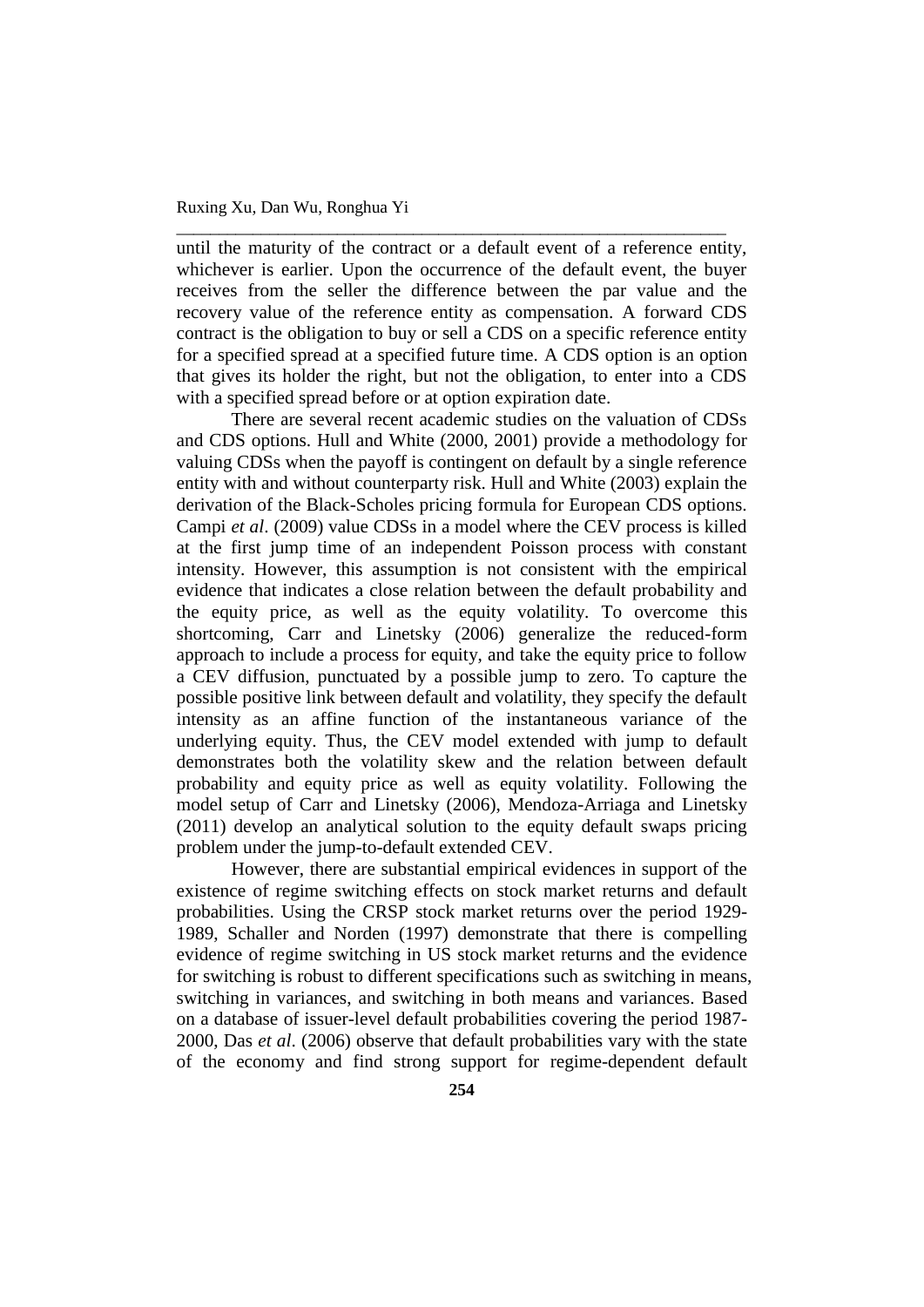\_\_\_\_\_\_\_\_\_\_\_\_\_\_\_\_\_\_\_\_\_\_\_\_\_\_\_\_\_\_\_\_\_\_\_\_\_\_\_\_\_\_\_\_\_\_\_\_\_\_\_\_\_\_\_\_\_\_\_\_\_\_\_\_\_

intensity model. Alexander and Kaeck (2008) also find empirical evidence that determinants of credit spreads are regime-dependent. Ang and Timmermann (2012) show that regime-switching models can capture the stylized behavior of many asset returns such as fat tails, heteroskedasticity, and skewness. All these results show that it is necessary to react the effects of regime switching in modelling equity price and default risk.

In this article, we extend the work of Carr and Linetsky (2006) by allowing for a switching regime structure in the dynamics of equity price and default intensity, and propose a lattice-based approach for pricing CDSs, European and Bermudan CDS options. The intuition behind the regimeswitching model given here is to incorporate the impact of the changes of macroeconomic condition such as business cycle on the CDSs and CDS options. There is substantial empirical evidence supporting the existence of the switching behavior of interest rate. For example, Ang and Bekaert (2002) provide empirical evidence supporting the presence of regime switches and show that the regimes of interest rate might be ascribed to business cycle. Yao *et al.* (2006, p.281) mention that it is important to allow the model parameters to react to the market movement since the trend of the market is a key factor that governs the movement of equity price. The regimeswitching version of the CEV model with jump to default could provide a more realistic way to react random market environment. Under the regimeswitching CEV model with jump to default, we derive the values of CDSs and CDS options The results provide insight into the impact of regime switching on the behavior of CDS spread rates and CDS options.

The rest of this paper is organized as follows. Section 2 develops a regime-switching CEV model with jump to default. Section 3 constructs a trinomial lattice for the regime-switching CEV process and shows the convergence of the lattice. Section 4 shows how to use the lattice method to determine the valuation of CDSs and forward CDSs. Section 5 presents the pricing of European and Bermudan CDS options based on the lattice method. Section 6 presents the numerical results that explain the impact of regime switching and model parameters on the spread rates and the values of the CDS options. Conclusions are given in Section 7.

# **2. Regime-switching CEV model with jump to default**

In this section we present the price dynamics under the regimeswitching CEV model with jump to default. We start with a complete probability space  $(\Omega, F, P)$ , upon which all stochastic processes are defined.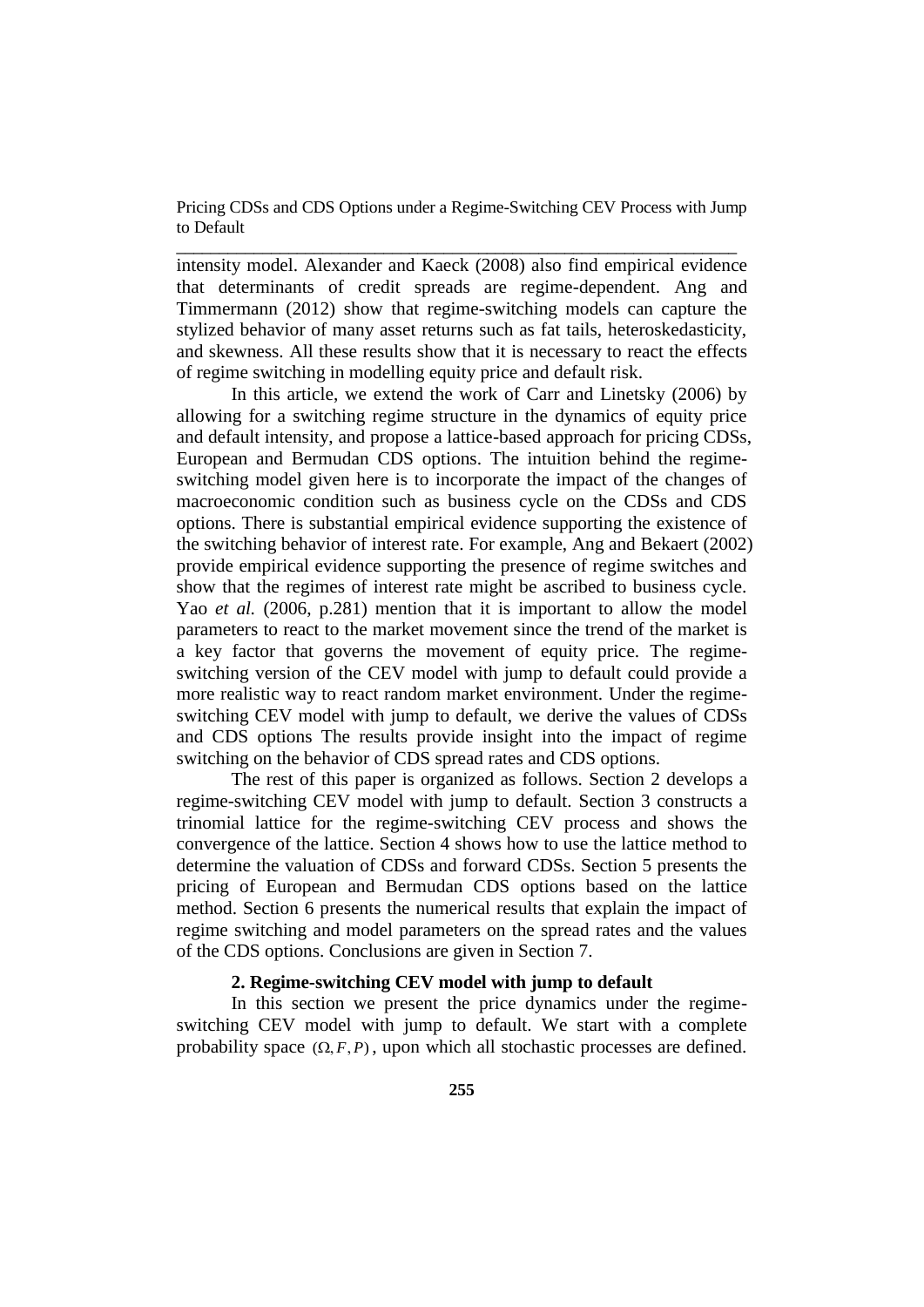We assume that the market is frictionless, there is no arbitrage and an equivalent martingale measure (EMM) *P* is given.

\_\_\_\_\_\_\_\_\_\_\_\_\_\_\_\_\_\_\_\_\_\_\_\_\_\_\_\_\_\_\_\_\_\_\_\_\_\_\_\_\_\_\_\_\_\_\_\_\_\_\_\_\_\_\_\_\_\_\_\_\_\_\_\_\_

Let  $X_t$ , be a continuous-time, G-state, Markov chain on  $(\Omega, F, P)$ , where  $G$  is the total number of states considered in the economy. Each state represents a particular regime and is labeled by an integer *i* between 1 and *G*. Hence the state space of  $X_t$  is given by  $M := \{1, 2, \dots, G\}$ .  $X_t$  is assumed to be observable and serve as a proxy for some observable exogenous economic factors such as business cycle and stock price index.

To obtain the transition probabilities of the Markov chain  $X_t$ , we need to specify its generator matrix *Q* . For easy exposition, we assume that a constant generator  $Q = (q_{ij})_{G \times G}$  is given, whose elements  $(q_{ij})_{G \times G}$  satisfy:

- 1)  $q_{ij} \ge 0$  if  $i \ne j$ ;
- 2)  $q_{ii} \le 0$  and  $q_{ii} = -\sum_{j \ne i} q_{ij}$  for each  $i = 1, \dots, G$ .

Assume that the Markov chain  $X_t$  at any time  $t > 0$  is in regime  $i \in M$ . Then after a period of time  $\Delta t$ ,  $X_{t+\Delta t}$  may stay in regime *i* with probability  $p_{i,i}^X$  or jump to any other regime  $j \in M$  with probability  $p_{i,j}^X$ , where the one-step transition probabilities  $p_{i,j}^X$  of the Markov chain  $X_i$  are given by

$$
\begin{aligned} \text{babilities} \ \ p_{i,j}^x \ \text{of the Markov chain} \ \ X_i \ \text{are given by} \\ p_{i,j}^x &= P\{X_{t+\Delta t} = j \,|\, X_t = i\} = \begin{cases} e^{q_{ii}\Delta t}, & j = i, \\ (1 - e^{q_{ii}\Delta t}) \frac{q_{ij}}{-q_{ii}}, & j \neq i. \end{cases} \end{aligned} \tag{1}
$$

Independent of the Markov chain  $X_t$ , a standard Brownian motion  $W_t$  is defined on the probability space  $(\Omega, F, P)$ . We suppose that the predefault equity price process  $S_t$  under the measure  $P$  evolves over time according to the following regime-switching CEV process:<br>  $dS_t = [r_{x_t} + \pi_{x_t}(S_t)]S_t dt + \sigma_{x_t} S_t^{\beta} dW_t, S_0 = s > 0,$  (2)

$$
dS_t = [r_{X_t} + \pi_{X_t}(S_t)]S_t dt + \sigma_{X_t} S_t^{\beta} dW_t, S_0 = s > 0,
$$
\n(2)

where  $0 < \beta < 1$  is the constant elasticity parameter.  $r_{x_t}$ ,  $\sigma_{x_t}$ , and  $\pi_{x_t}(S_t)$  are risk free interest rate, instantaneous volatility, and time- and equity-pricedependent default intensity respectively, all of which are modulated by the Markov chain  $X_t$ , indicating that they can take different values in different regimes, where we assume that  $r_i$  and  $\sigma_i$  are positive and  $\pi_i(S_i)$  remains uniformly bounded as  $S_i \to +\infty$  for each  $i \in M$ . The addition of the default intensity in the drift rate in the pre-default equity price process (2) compensates for the default jump to insure that the total expected rate of return to the equityholder is equal to the risk-free rate in the risk-neutral economy and the discounted gain process is a martingale under EMM.

Default is represented by the equity price dropping to zero and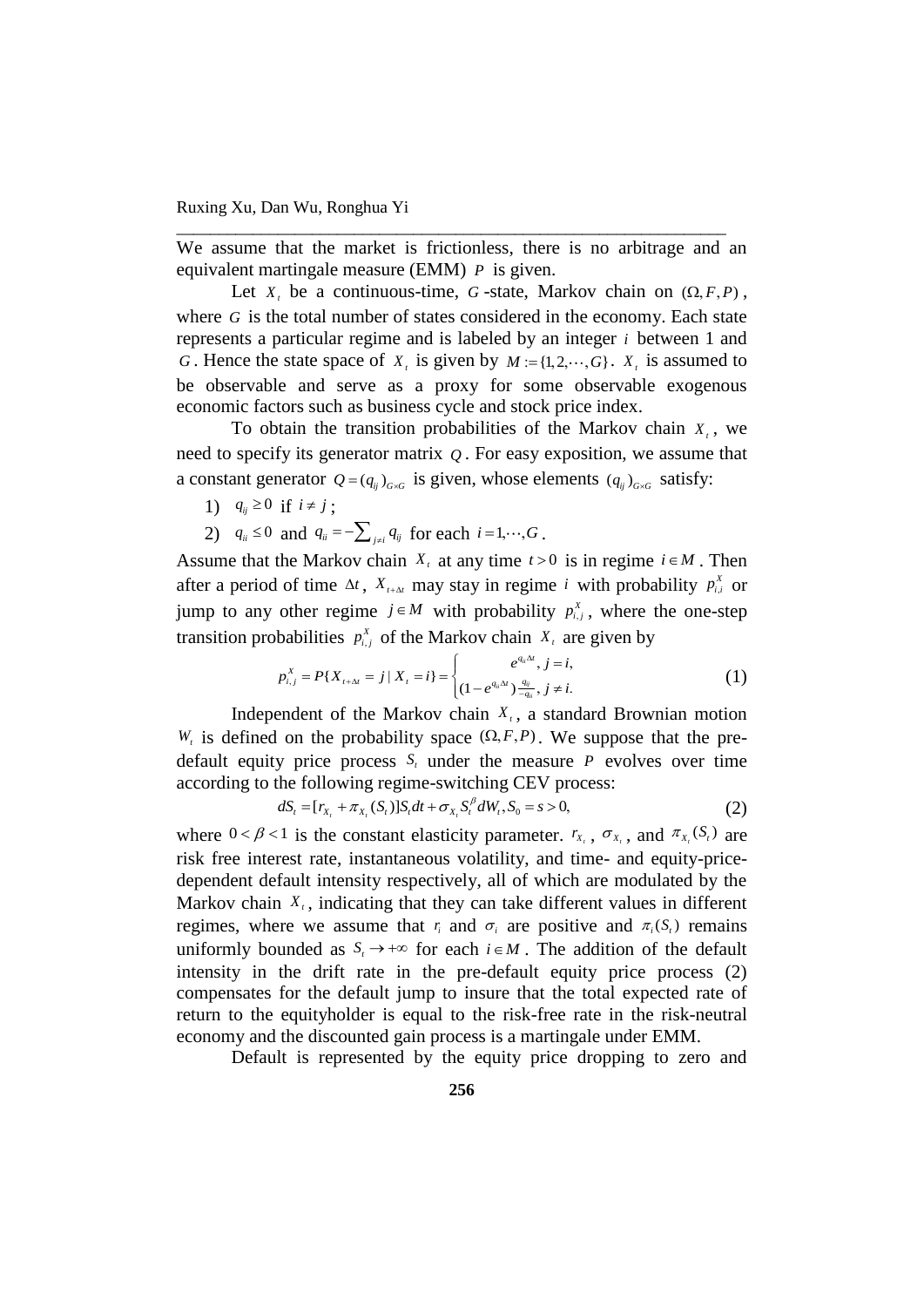remaining thereafter frozen at that level, which can occur in one of two ways: the equity price  $S_t$  either hits zero via diffusion or jumps to zero from some positive value, whichever occurs first. Formally, we assume  $\xi_1 = \inf\{t \geq 0 : S_t = 0\}$  is the first hitting time of zero for the diffusion process (2), and  $\xi_2 = \inf\{t \ge 0 : \int_0^t \pi_{X_u}(S_u) du \ge e\}$  $\xi_2 = \inf\{t \geq 0 : \int_0^t \pi_{x_u}(S_u) du \geq e\}$  is the jump-to-default time with default intensity  $\pi_{X_t}(S_t)$ , i.e., the first jump time of a doubly stochastic Poisson process with intensity  $\pi_{X_t}(S_t)$ , where *e* is an exponential random variable with unit parameter and independent of  $X_t$  and  $W_t$ . Thus the time of default  $\xi$  can be given as  $\xi = \min\{\xi_1, \xi_2\}$ .

To capture the possible positive link between default intensity and equity volatility, we incorporate regime switching parameters in the default intensity and specify as

$$
\pi_{X_t}(S_t) = a_{X_t} + b_{X_t} \sigma_{X_t}^2 S^{2(\beta - 1)},
$$
\n(3)

where  $a_{x_i}$  and  $b_{x_i}$  are modulated by the Markov chain  $X_t$  and  $a_i$  and  $b_i$  are positive for each  $i \in M$ . Then the default probability  $p^{X_i}(S_i)$  during the interval  $\Delta t$  is given

$$
p^{X_t}(S_t) = 1 - e^{-\pi_{X_t}(S_t)\Delta t}.
$$
\n(4)

# **3. Recombining trinomial lattice for the regime- switching CEV proess with jump to default**

#### **3.1. Construction of recombining trinomial lattice**

We next present the details of our lattice construction for the regimeswitching CEV diffusion with jump to default. Suppose at the current time the process (2) stays in regime  $i \in M$ . Since the process (2) has nonconstant volatility, following Nelson and Ramaswamy (1990), we use  $\varphi$  transform such that the stochastic process has constant volatility, which is given by

$$
\varphi_t = \int_0^{S_t} \frac{1}{u^{\beta}} du = \frac{S_t^{1-\beta}}{1-\beta}.
$$
\n(5)

By taking the inverse of the above equation, the equity price is given as

$$
S_t = \left[ (1 - \beta) \varphi_t \right]_{t=\beta}^{1-\beta}.
$$
\n
$$
(6)
$$

Applying Ito's lemma to (5), the transformed equation becomes  $d\varphi_t = \mu_i(\varphi_t)dt + \sigma_i dW_t,$  (7)

where

$$
\mu_i(\varphi_t) = (r_i + a_i)(1 - \beta)\varphi_t + \frac{\sigma_i^2(2b_i - \beta)}{2(1 - \beta)\varphi_t}.
$$
\n(8)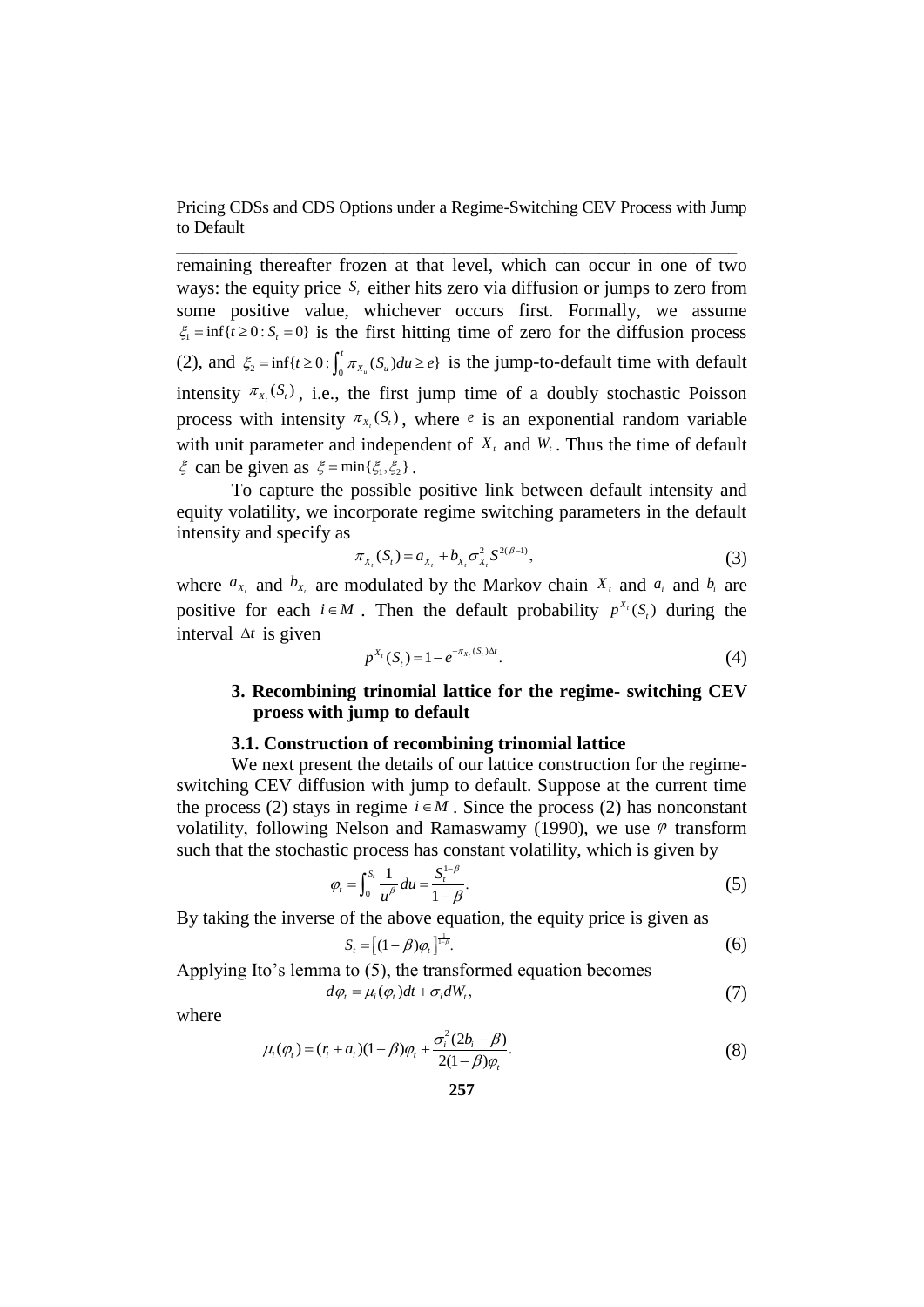We consider a continuous-time financial model where  $T > 0$  denotes the maturity of a reference entity such as a defaultable zero coupon bond. To construct the lattice, we divide the interval  $[0, T]$  into *N* steps,<br>0,  $\Delta t$ ,  $2\Delta t$ ,  $\cdots$ ,  $(N-1)\Delta t$ ,  $N\Delta t$ , (9)

\_\_\_\_\_\_\_\_\_\_\_\_\_\_\_\_\_\_\_\_\_\_\_\_\_\_\_\_\_\_\_\_\_\_\_\_\_\_\_\_\_\_\_\_\_\_\_\_\_\_\_\_\_\_\_\_\_\_\_\_\_\_\_\_\_

$$
0, \Delta t, 2\Delta t, \cdots, (N-1)\Delta t, N\Delta t,
$$
\n<sup>(9)</sup>

where  $\Delta t = \frac{T}{N}$  is the size of time step. Because the  $\varphi$  process in different regime has different volatility, to keep the trinomial lattice as a recombined one with regime switching, we choose the same space step size  $\Delta \varphi = \overline{\sigma} \sqrt{\Delta t}$ in all regimes, where  $\overline{\sigma}$  is to be determined below. Then  $\varphi$  may be equal to  $\varphi_0 - M_{1i} \Delta \varphi$ , ...,  $\varphi_0 - \Delta \varphi$ ,  $\varphi_0$ ,  $\varphi_0 + \Delta \varphi$ , ...,  $\varphi_0 + M_{2i} \Delta \varphi$ , (10)

where  $M_{1i}$  and  $M_{2i}$  are regime-dependent positive integers.  $\varphi_0$  is related to the initial equity price  $S_0$  through the transform (5)

$$
\varphi_0 = \frac{S_0^{1-\beta}}{1-\beta}.\tag{11}
$$

The following notations are used:  $t_n$  denotes  $n\Delta t$ , for  $n=0,1,2,\dots,N$ , and  $\varphi_k$  denotes  $\varphi_0 + k\Delta\varphi$ , for  $k = 0, \pm 1, \pm 2, \pm 3, \cdots$ . Then at time  $t_n$ , the node of the lattice can be denoted as  $(n,i,k)$ : *n* for the time  $t_n$ , *i* for the regime *i*, and  $k$  for the transform  $\varphi_k$ . Assuming that default occures only at the nodes of the lattice and the regime does not change during the period  $[t_n, t_{n+1})$ .

We specify the trinomial branching process on this new three dimensional grid in the  $(t, X, \varphi)$ -space. The value of  $\varphi$  is restricted to move only to points on this grid, which ensures computational efficiency as the trinomial lattice will recombine properly. Suppose that the current node of the lattice is  $(n,i,k)$ . We now show how this state evolves in the  $(n+1)$  th step. First,  $X_{t_{n+1}}$  may stay at the regime *i* with probability  $p_{i,i}^X$  or jump to any other regime  $j \neq i$  with probability  $p_{i,j}^X$  which are defined in (1). Next,  $\varphi$  takes three different values depending on the values of  $\mu_i(\varphi_k)$  and  $\sigma_i$ , resulting in three branches emanating from the current node. Since  $\varphi$ increases rapidly when  $\varphi$  is high or low enough according to Equation (7) and  $\sigma_i$  takes different value in different regime, at the  $(n+1)$  th step  $\varphi$  takes three values:  $\varphi_{g_{i,k}-l_i}$ ,  $\varphi_{g_{i,k}}$ , and  $\varphi_{g_{i,k}+l_i}$ , where  $g_{i,k}$  is an integer depending on regime *i* and  $\varphi_k$ , and  $l_i$  is a positive integer depending on regime *i*, both of which will be discussed later in this section. Let  $p^{i}(k, g_{i,k} - l_{i})$ ,  $p^{i}(k, g_{i,k})$ , and  $p^{i}(k, g_{i,k} + l_i)$  denote the probabilities of moving from  $\varphi_k$  to  $\varphi_{g_{i,k} - l_i}$ ,  $\varphi_{g_{i,k}}$ , and  $\varphi_{g_{i,k}+l_i}$  respectively conditional on regime *i* during time  $\Delta t$ .  $\varphi_k$  may jump to zero with the default probability  $p^{i}(S_{k})$  given in (1), here denoted by  $p_{k}^{i}$  for convenience, resulting in the fourth branch added to the node. Thus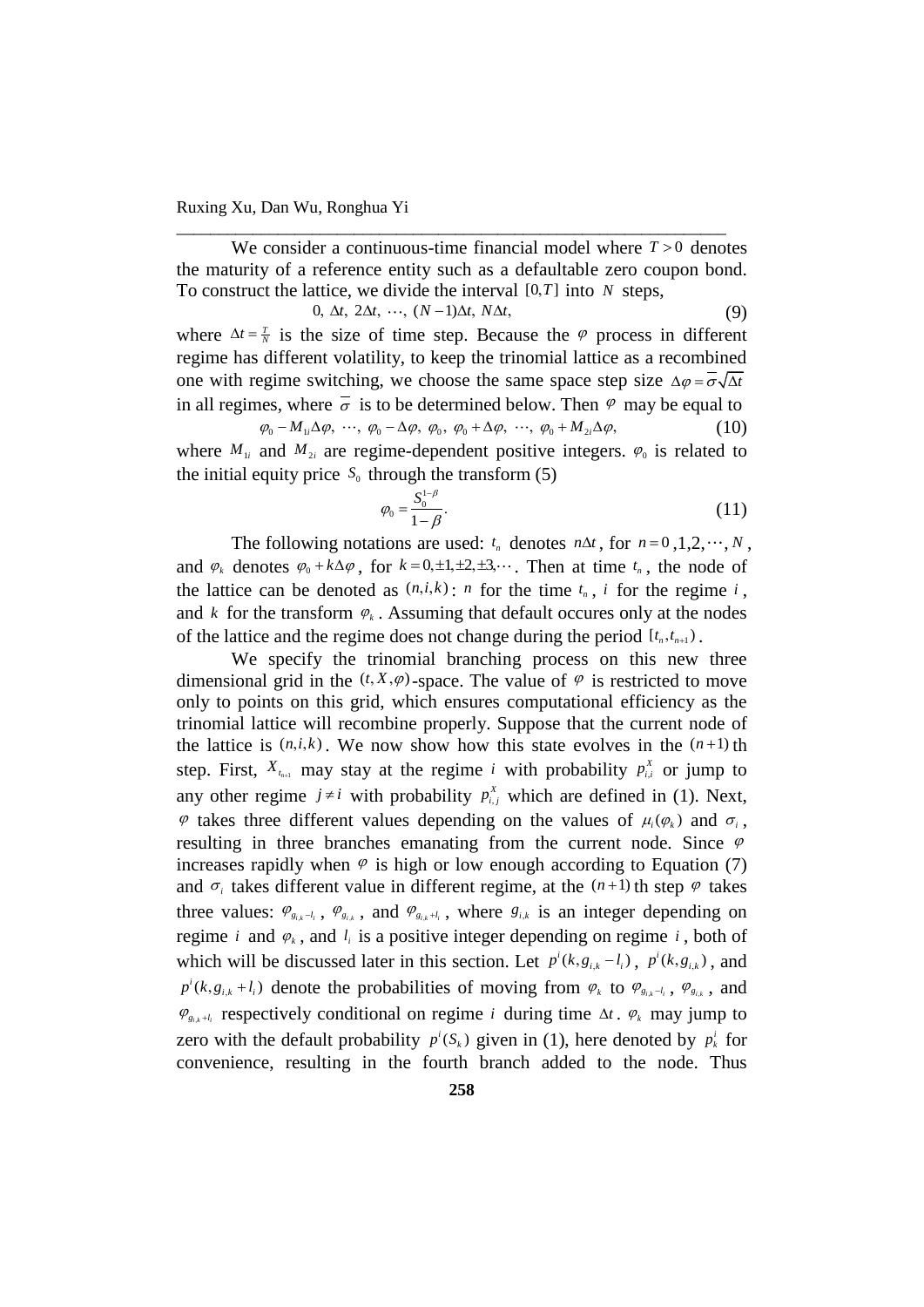emanating from the node  $(n, i, k)$ , for  $j = 1, 2, \dots, G$ , there are 4*G* nodes with appropriate probabilities in square brackets shown in Figure 1.

### Figure 1. The nodes emanating from the node  $(n,i,k)$

$$
(n, i, k)
$$
\n
$$
(n, i, k)
$$
\n
$$
(n + 1, j, g_{i,k} + l_i) [(1 - p_k^i) p_{i,j}^X p^i(k, g_{i,k} + l_i)]
$$
\n
$$
(n + 1, j, g_{i,k}) [(1 - p_k^i) p_{i,j}^X p^i(k, g_{i,k})]
$$
\n
$$
(n + 1, j, g_{i,k} - l_i) [(1 - p_k^i) p_{i,j}^X p^i(k, g_{i,k} - l_i)]
$$

To achieve consistency with the continuous-time dynamics (7), it is required that the mean and variance implied by this trinomial lattice to that implied by the diffusion should be matched, and that the branching probabilities add up to one:<br>  $p^{i}(k, g_{i,k} - l_{i})(g_{i,k} - l_{i} - k)\Delta\varphi + p^{i}(k, g_{i,k})(g_{i,k} - k)\Delta\varphi + p^{i}(k, g_{i,k} + l_{i})(g_{i,k} + l_{i} - k)\Delta\varphi = \mu_{i}(\varphi_{k})\Delta t$ , (12) probabilities add up to one:

probabilities add up to one:  
\n
$$
p^{i}(k, g_{i,k} - l_{i})(g_{i,k} - l_{i} - k)\Delta\varphi + p^{i}(k, g_{i,k})(g_{i,k} - k)\Delta\varphi + p^{i}(k, g_{i,k} + l_{i})(g_{i,k} + l_{i} - k)\Delta\varphi = \mu_{i}(\varphi_{k})\Delta t, (12)
$$
\n
$$
p^{i}(k, g_{i,k} - l_{i})(g_{i,k} - l_{i} - k)^{2}\Delta\varphi^{2} + p^{i}(k, g_{i,k})(g_{i,k} - k)^{2}\Delta\varphi^{2} + p^{i}(k, g_{i,k} + l_{i} - k)^{2}\Delta\varphi^{2} = \sigma_{i}^{2}\Delta t + \mu_{i}(\varphi_{k})^{2}\Delta t^{2}, (13)
$$

+ 
$$
p^{i}(k, g_{i,k})(g_{i,k} - k)^{2} \Delta \varphi^{2}
$$
  
+  $p^{i}(k, g_{i,k} + l_{i})(g_{i,k} + l_{i} - k)^{2} \Delta \varphi^{2} = \sigma_{i}^{2} \Delta t + \mu_{i}(\varphi_{k})^{2} \Delta t^{2}$ , (13)

+
$$
p^{i}(k, g_{i,k}+l_{i})(g_{i,k}+l_{i}-k)^{2}\Delta\varphi^{2}=\sigma_{i}^{2}\Delta t+\mu_{i}(\varphi_{k})^{2}\Delta t^{2},
$$
  
\n $p^{i}(k, g_{i,k}-l_{i})+p^{i}(k, g_{i,k})+p^{i}(k, g_{i,k}+l_{i})=1.$  (14)

Solving the equations (12) to (14), the probabilities are given by  
\n
$$
p^{i}(k, g_{i,k} - l_{i}) = \frac{1}{2} \left[ \left( \frac{g_{i,k} - k}{l_{i}} - \frac{\mu_{i}(\varphi_{k})\sqrt{\Delta t}}{l_{i}\sigma} + \frac{1}{2} \right)^{2} + \frac{\sigma_{i}^{2}}{l_{i}^{2} \sigma^{2}} - \frac{1}{4} \right],
$$
\n(15)

$$
p^{i}(k, g_{i,k}) = 1 - \frac{\sigma_{i}^{2}}{l_{i}^{2} \sigma^{2}} - \left(\frac{g_{i,k} - k}{l_{i}} - \frac{\mu_{i}(\varphi_{k})\sqrt{\Delta t}}{l_{i} \sigma}\right)^{2},
$$
\n
$$
p^{i}(k, g_{i,k}) = \frac{1}{l_{i}^{2} \sigma^{2}} - \left(\frac{g_{i,k} - k}{l_{i}} - \frac{\mu_{i}(\varphi_{k})\sqrt{\Delta t}}{l_{i} \sigma}\right)^{2},
$$
\n
$$
p^{i}(k, g_{i,k}) = \frac{1}{l_{i}^{2} \sigma^{2}} - \left(\frac{g_{i,k} - k}{l_{i}} - \frac{\mu_{i}(\varphi_{k})\sqrt{\Delta t}}{l_{i} \sigma}\right)^{2} + \frac{\sigma_{i}^{2}}{l_{i} \sigma^{2}} - \frac{1}{l_{i}^{2}}.
$$
\n(17)

$$
l_i^2 \overline{\sigma}^2 \left( l_i \over l_i \sigma \right)^2
$$
  

$$
p^i(k, g_{i,k} + l_i) = \frac{1}{2} \left[ \left( \frac{g_{i,k} - k}{l_i} - \frac{\mu_i(\varphi_k) \sqrt{\Delta t}}{l_i \overline{\sigma}} - \frac{1}{2} \right)^2 + \frac{\sigma_i^2}{l_i^2 \overline{\sigma}^2} - \frac{1}{4} \right].
$$
 (17)

It can be seen that the probabilities  $p^{i}(k, g_{i,k} - l_i)$  and  $p^{i}(k, g_{i,k} + l_i)$  are nonnegative if  $\frac{1}{4} \leq \frac{\sigma_i^2}{l^2}$  $\frac{1}{4} \leq \frac{\sigma_i^2}{l^2 \pi^2}$  $\frac{\sigma}{l_i^2}$  $\leq \frac{\sigma_i^2}{l_i^2 \sigma_i^2}$ . Also, the probability  $p^i(k, g_{i,k})$  must be nonnegative,

which implies that 
$$
g_{i,k}
$$
 should satisfy the following inequality:  
\n
$$
k + \frac{\mu_i(\varphi_k)\sqrt{\Delta t}}{\overline{\sigma}} - \sqrt{l_i^2 - \frac{\sigma_i^2}{\overline{\sigma}^2}} \le g_{i,k} \le k + \frac{\mu_i(\varphi_k)\sqrt{\Delta t}}{\overline{\sigma}} + \sqrt{l_i^2 - \frac{\sigma_i^2}{\overline{\sigma}^2}}.
$$
\n(18)

To ensure that some integer  $g_{i,k}$  exists, the value of  $l_i^2 - \frac{\sigma_i^2}{\sigma_i^2}$  $l_i^2 - \frac{\sigma_i^2}{2}$  $-\frac{\sigma_i^2}{\sigma^2}$  should be more than or equal to  $\frac{1}{4}$ , or else no integer value may exist, which would satisfy (18). Hence, in order to have the positive probabilities,  $\overline{\sigma}$  and  $l_i$ should satisfy the following constraint: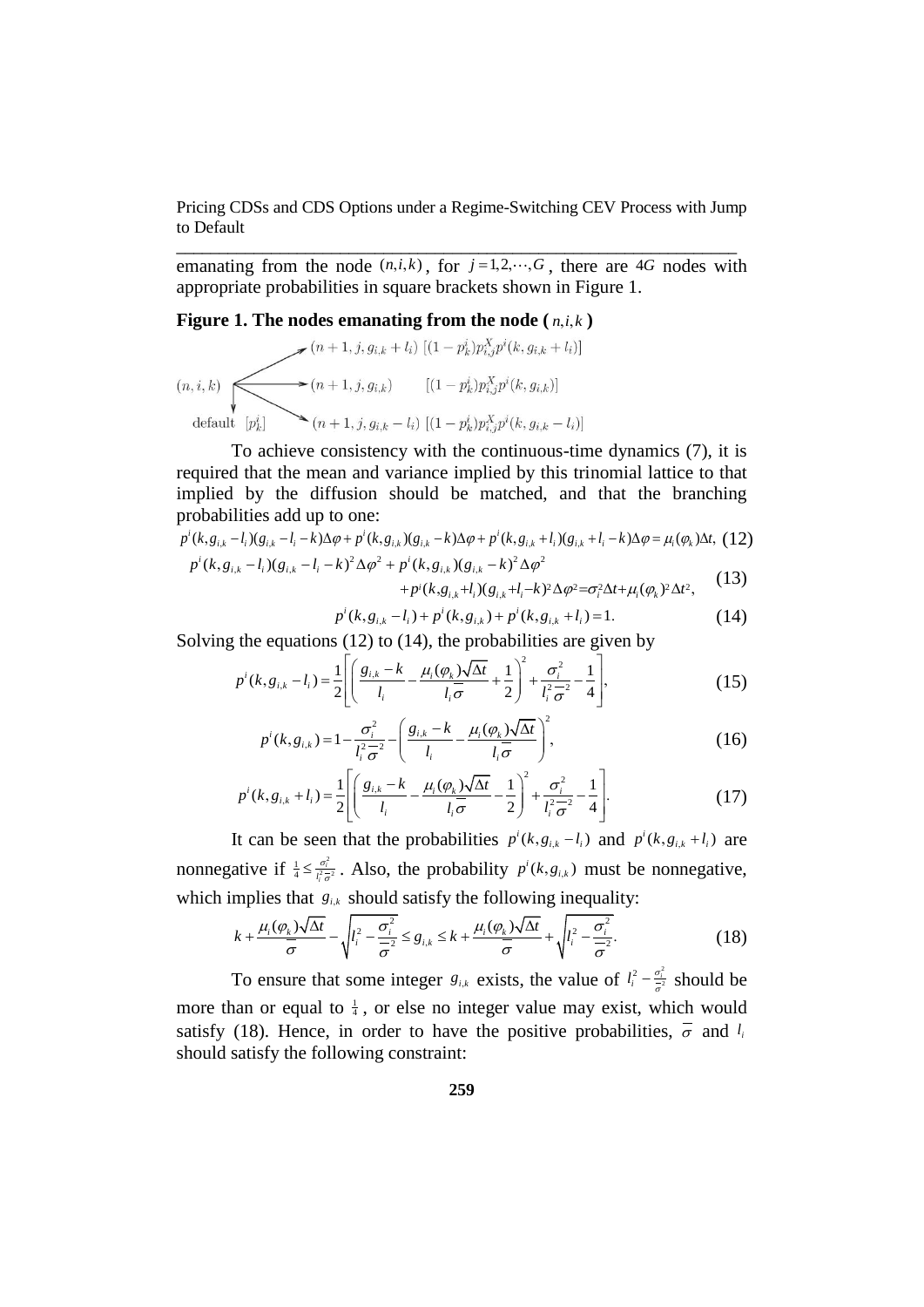$$
\frac{1}{4} \le \frac{\sigma_i^2}{l_i^2 \overline{\sigma}^2} \le 1 - \frac{1}{4l_i^2}.
$$
\n(19)

It can be shown from (18) that  $g_{i,k}$  may not be uniquely determined. Under such a condition, a simple solution is to choose  $g_{i,k}$  such that the central branch of the trinomial tree should be placed as close as possible to the expected value of  $\varphi$  at the end of the period based on (7), i.e.,

\_\_\_\_\_\_\_\_\_\_\_\_\_\_\_\_\_\_\_\_\_\_\_\_\_\_\_\_\_\_\_\_\_\_\_\_\_\_\_\_\_\_\_\_\_\_\_\_\_\_\_\_\_\_\_\_\_\_\_\_\_\_\_\_\_

$$
g_{i,k} = \min\left(k + \frac{\mu_i(\varphi_k)\sqrt{\Delta t}}{\overline{\sigma}}\right),\tag{20}
$$

where  $nint(\cdot)$  is the nearest integer function which returns the integer that is closest to a real number.

# **3.2. Convergence of the lattice method for European call options**

To demonstrate the accuracy of the lattice framework developed above, we price European call option with our lattice method, and numerically compare the results with the values calculated by Monte Carlo simulation based on the Euler-Maruyama discretization scheme. The terminal payoff of the option with strike price  $K$  and expiry date  $T$  is  $(S_T - K)^+$ , given no default by *T*, and is zero otherwise. Then at node  $(n, i, k)$ <br>the value of the option  $C_n(i, k)$  can be expressed in recursive form as<br> $C_n(i, k) = e^{-r/n} (1 - p_k^i) \sum_{j=1}^G p_{i,j}^X \sum_{m=-i,j,0,l} p^i(k, g_{i,k} + m) C_{n+1}(j, g$ 

the value of the option 
$$
C_n(i,k)
$$
 can be expressed in recursive form as  
\n
$$
C_n(i,k) = e^{-r_i\Delta t} (1 - p_k^i) \sum_{j=1}^G p_{i,j}^X \sum_{m=-l_j,0,l_j} p^i(k, g_{i,k} + m) C_{n+1}(j, g_{i,k} + m). \tag{21}
$$

For ease of illustration, we consider a two-regime Markov chain *Xt* with the generator matrix  $Q = (q_{ij})_{2 \times 2}$ , where the elements are chosen as:  $q_{12} = q_{21} = 0.6$ . Other parameters are specified as:  $S_0 = 100$ ,  $\beta = 0.5$ ,  $r_1 = 0.05$ ,  $r_2 = 0.03$ ,  $\sigma_1 = 0.3$ ,  $\sigma_2 = 0.5$ ,  $a_1 = 0.01$ ,  $a_2 = 0.03$ ,  $b_1 = 0.5$ ,  $b_2 = 1$ , the strike prices  $K = 95$ , 100 and 105, and their maturity  $T = 1$  year.

Table 1 presents a comparison of European call prices generated by the lattice model and the Monte Carlo method. The numbers in the second column to the fourth column show results for assuming we start the first regime in regime 1, and in the fifth column to the seventh column assuming we start in regime 2. Ten different numbers for the time steps are used to illustrate the convergence of the lattice approximation. The results obtained from Monte Carlo simulation are reported in the last two rows in Table 1, where the numbers in the first row are the estimated option prices (EOP) and the numbers within parentheses are the standard deviations (SD), which are computed based on 100,000 simulation paths with 1,000 time steps.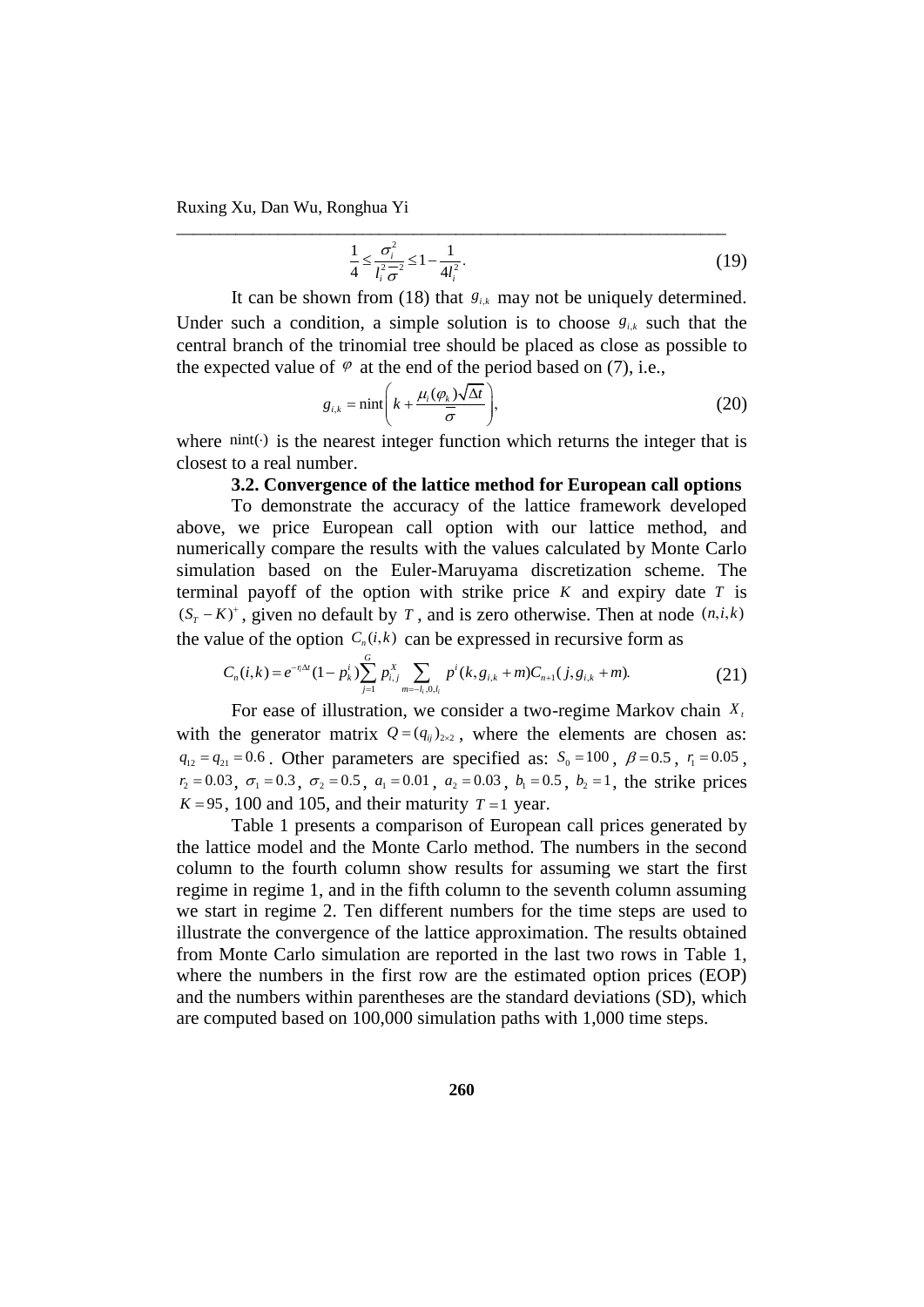Pricing CDSs and CDS Options under a Regime-Switching CEV Process with Jump to Default

\_\_\_\_\_\_\_\_\_\_\_\_\_\_\_\_\_\_\_\_\_\_\_\_\_\_\_\_\_\_\_\_\_\_\_\_\_\_\_\_\_\_\_\_\_\_\_\_\_\_\_\_\_\_\_\_\_\_\_\_\_\_\_\_\_

| Table 1. Convergence of European call options |          |           |         |          |           |           |
|-----------------------------------------------|----------|-----------|---------|----------|-----------|-----------|
| <b>Steps</b>                                  | Regime 1 |           |         | Regime 2 |           |           |
| (N)                                           | $K=95$   | $K = 100$ | $K=105$ | $K=95$   | $K=100$   | $K = 105$ |
| 300                                           | 10.5922  | 5.9493    | 2.0211  | 10.7083  | 6.1896    | 2.5271    |
| 400                                           | 10.5969  | 5.9540    | 2.0249  | 10.7129  | 6.1941    | 2.5307    |
| 500                                           | 10.5995  | 5.9568    | 2.0271  | 10.7155  | 6.1967    | 2.5327    |
| 600                                           | 10.6015  | 5.9588    | 2.0286  | 10.7175  | 6.1986    | 2.5340    |
| 700                                           | 10.6030  | 5.9603    | 2.0297  | 10.7189  | 6.1999    | 2.5350    |
| 800                                           | 10.6036  | 5.9611    | 2.0303  | 10.7198  | 6.2008    | 2.5358    |
| 900                                           | 10.6046  | 5.9620    | 2.0310  | 10.7207  | 6.2261017 | 2.5364    |
| 1000                                          | 10.6052  | 5.9626    | 2.0315  | 10.7214  | 6.2023    | 2.5367    |
| 2000                                          | 10.6082  | 5.9656    | 2.0339  | 10.7237  | 6.2048    | 2.5388    |
| 3000                                          | 10.6088  | 5.9663    | 2.0346  | 10.7244  | 6.2055    | 2.5394    |
| EOP                                           | 10.6030  | 5.9558    | 2.0434  | 10.7280  | 6.2183    | 2.5483    |
| <b>SD</b>                                     | 0.012    | 0.011     | 0.008   | 0.015    | 0.014     | 0.018     |

For the European options, as shown in Table 1, the trinomial prices are stable and converge rapidly for the given strike prices as the number of time steps  $(N)$  increases. The prices generated by the lattice model are very close to those obtained by using the Monte-Carlo simulation, which supports the convergence of the lattice model.

#### **4. Valuation of spot CDSs and forward CDSs**

We consider a CDS that gives the holder the right to buy protection between times  $t_c$  and  $t_d$  ( $0 \le t_c < t_d \le T$ ) on a defaultable zero-coupon bond with a face value of  $L > 0$  and maturity T. When  $t_c = 0$  this is a spot CDS, and when  $t_c > 0$  it is a forward CDS. The protection buyer pays a premium rate of  $U > 0$  per annum at times  $t_{c+1}$ ,  $\cdots$ ,  $t_{d-1}$ , and  $t_d$  in exchange for a protection payment at the default time  $\xi$ , provided that  $t_c \leq \xi \leq t_d$ . In practice, the premium rate  $U$  is also known as the CDS spread rate, which is chosen in such a way that the value of the CDS for the protection buyer, i.e., the present value of the protection leg minus the present value of the premium leg, is zero.

Now we price such a CDS with the lattice method proposed above. We first compute the value of the defaultable zero-coupon bond, denoted as  $D_n(i,k)$  at any given node  $(n,i,k)$ . At default time  $\xi$ , we assume that the recovery rate on the reference bond is expressed as an exogenous fraction  $\gamma$  $(0 < y < 1)$  of the market value of the bond just before default, which is proposed by Duffie and singleton  $(1999)$ . Then at maturity T the bond's value  $D_N(i,k)$  at node  $(N,i,k)$  is equal to  $\gamma L$  when default happens or equal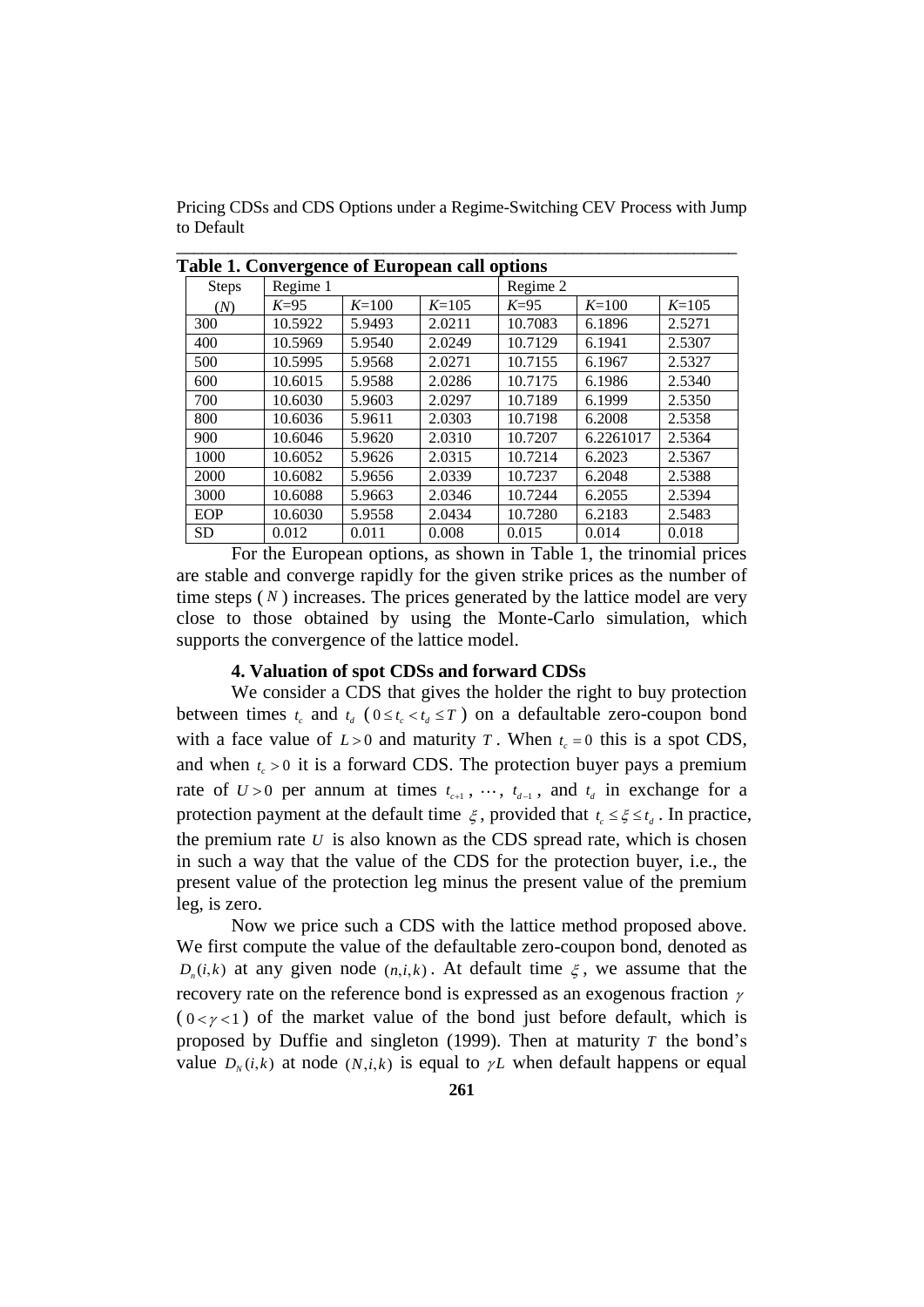to *L* when there is no default. Thus we can get  $D_n(i,k)$  by discounting the probability weighted average of all its children under the recovery of market<br>value condition<br> $D_n(i,k) = e^{-r_i \Delta t} (1 - p_k^i + \gamma p_k^i) \sum_{j=1}^G p_{i,j}^X \sum_{m=-l_i,0,l_i} p^i(k, g_{i,k} + m) D_{n+1}(j, g_{i,k} + m).$  (22) value condition

\_\_\_\_\_\_\_\_\_\_\_\_\_\_\_\_\_\_\_\_\_\_\_\_\_\_\_\_\_\_\_\_\_\_\_\_\_\_\_\_\_\_\_\_\_\_\_\_\_\_\_\_\_\_\_\_\_\_\_\_\_\_\_\_\_

condition  
\n
$$
D_n(i,k) = e^{-r_i\Delta t} (1 - p_k^i + \gamma p_k^i) \sum_{j=1}^G p_{i,j}^X \sum_{m=-l_i, 0, l_i} p^i(k, g_{i,k} + m) D_{n+1}(j, g_{i,k} + m). \tag{22}
$$

Next we compute the expected value of the protection leg denoted as  $\tilde{V}_n(i,k)$  at node  $(n,i,k)$  conditional on no default occurring. At the maturity date  $t_a$ , we have  $\tilde{V}_d(i,k) = 0$  if there is no default and  $\tilde{V}_d(i,k) = (1 - \lambda)D_d(i,k)$  if default happens at node  $(d, i, k)$ . Then lattice-based recursive expression for  $\tilde{v}_n(i, k)$  at node  $(n, i, k)$  during the protection period  $(t_c \le t_n \le t_d)$  is as follows:<br>  $\tilde{v}_n(i, k) = e^{-r_1 \Delta t} (1 - p_k^i) \left\{ \sum_{i=1}^c p_{i,i}^x \sum_{$  $\mathcal{L}_d$ , we have  $V_d(l,k) = 0$  if there is no detault and  $V_d(l,k) = (1 - \lambda)D_d(l,k)$  if<br>ault happens at node  $(d,i,k)$ . Then lattice-based recursive expression for<br> $\mathcal{L}_k$ ) at node  $(n,i,k)$  during the protection period  $(t_c \le t_n \le t_d)$ 

$$
\tilde{V}_n(i,k) \text{ at node } (n,i,k) \text{ during the protection period } (t_c \le t_n \le t_d) \text{ is as follows:}
$$
\n
$$
\tilde{V}_n(i,k) = e^{-r_1 \Delta t} (1 - p_k^i) \left\{ \sum_{j=1}^G p_{i,j}^X \sum_{m=-l_i,0,l_i} p^i(k, g_{i,k} + m) \tilde{V}_{n+1}(j, g_{i,k} + m) \right\} + p_k^i (1 - \gamma) D_n(i,k). \tag{23}
$$

Since the forward CDS ceases to exist if the bond defaults before<br>
the recursive expression for  $\tilde{V}_n(i,k)$  ( $t_n < t_c$ ) is given<br>  $\tilde{V}_n(i,k) = e^{-r_i\Delta t} (1 - p_k^i) \sum_{j=1}^G p_{i,j}^X \sum_{m=-t_i,0,l_i} p^i(k, g_{i,k} + m) \tilde{V}_{n+1}(j, g_{i,k} + m).$  (

time 
$$
t_c
$$
, the recursive expression for  $\tilde{V}_n(i,k)$   $(t_n < t_c)$  is given  
\n
$$
\tilde{V}_n(i,k) = e^{-r_i \Delta t} (1 - p_k^i) \sum_{j=1}^G p_{i,j}^X \sum_{m=-l_i,0,l_i} p^i(k, g_{i,k} + m) \tilde{V}_{n+1}(j, g_{i,k} + m). \tag{24}
$$

Now we compute the value of \$1 payment per annum denoted as  $\overline{V}_n(i,k)$  at node  $(n,i,k)$ , conditional on no default occurring. At node  $(d,i,k)$ node  $(n,i,k)$  is

we have 
$$
\overline{V}_d(i,k) = 0
$$
. The lattice-based recursive expression for  $\overline{V}_n(i,k)$  at node  $(n,i,k)$  is  
\n
$$
\overline{V}_n(i,k) = e^{-r_i\Delta t} (1 - p_k^i) \left\{ \sum_{j=1}^G p_{i,j}^X \sum_{m=-l_i,0,l_i} p^i(k, g_{i,k} + m) \overline{V}_{n+1}(j, g_{i,k} + m) + \Delta t \right\}.
$$
\n(25)

Because there is no premium payment before time  $t_{c+1}$ , the recursive<br>expression for  $\overline{V}_n(i, j)$   $(t_n < t_c)$  is<br> $\overline{V}_n(i,k) = e^{-r_i \Delta t} (1 - p_k^i) \sum_{j=1}^G p_{i,j}^X \sum_{m=-t_i,0,l_i} p^i(k, g_{i,k} + m) \overline{V}_{n+1}(j, g_{i,k} + m).$  (26)

expression for 
$$
\bar{V}_n(i, j)
$$
  $(t_n < t_c)$  is  
\n
$$
\bar{V}_n(i,k) = e^{-r_i \Delta t} (1 - p_k^i) \sum_{j=1}^G p_{i,j}^X \sum_{m=-l_i, 0, l_i} p^i(k, g_{i,k} + m) \bar{V}_{n+1}(j, g_{i,k} + m). \tag{26}
$$

The CDS spread is the specified spread that causes the contract to have a value of zero at inception. If the CDS contract is incepted at node  $(n,i,k)$ , by equating the present value of the premium leg to the present value of the protection leg, the fairprice of CDS at that node can be given

$$
U_n(i,k) = \frac{\tilde{V}_n(i,k)}{L\overline{V}_n(i,k)}.\tag{27}
$$

Thus, the fair CDS spread at time zero with initial regime  $X_0 = i$  can be computed as

$$
U_0(i,0) = \frac{\tilde{V}_0(i,0)}{L\bar{V}_0(i,0)}.
$$
\n(28)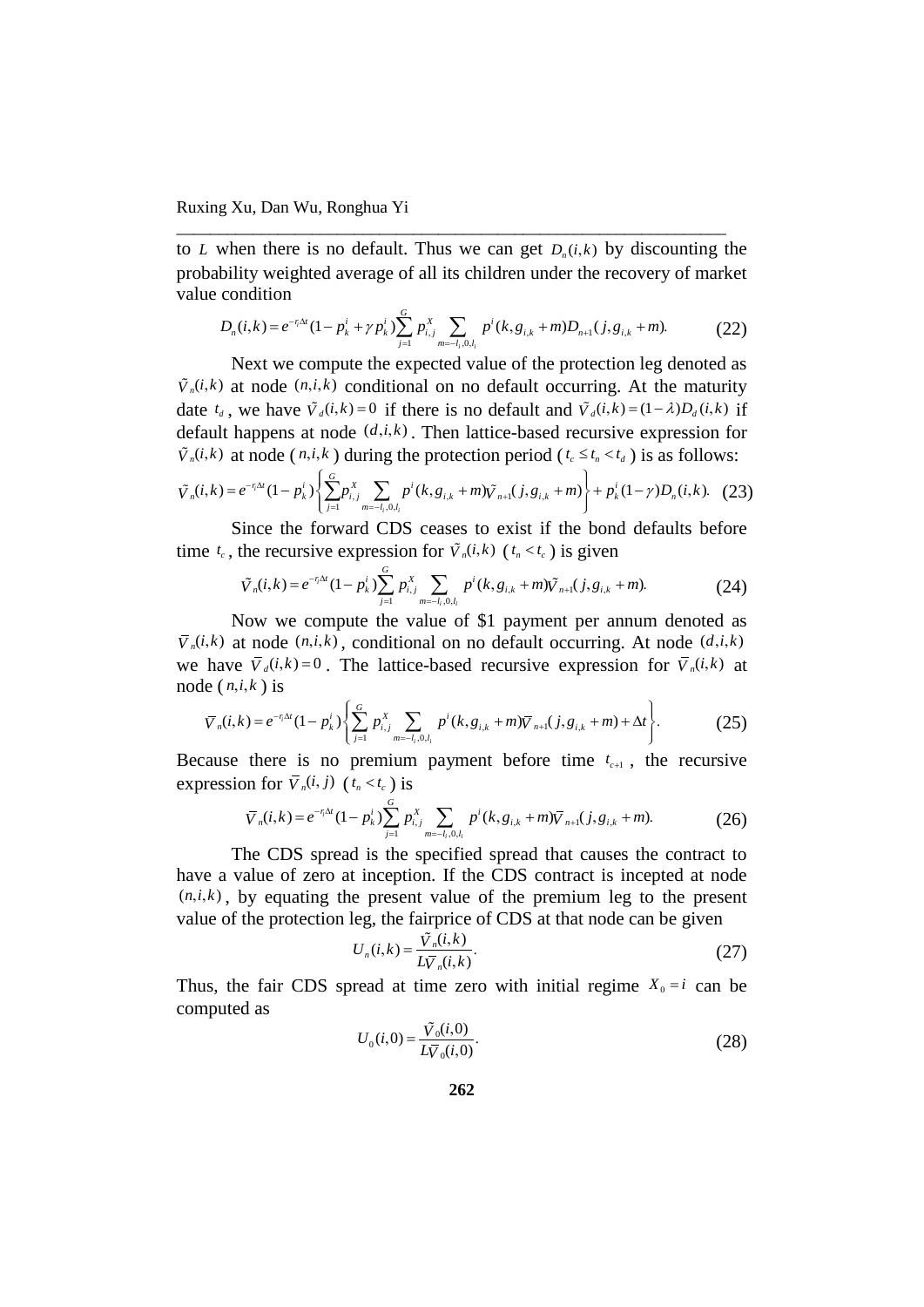# **5. Pricing European and Bermudan CDS options**

European and Bermudan CDS options are traded actively in the Over-the-Counter (OTC) market. A European CDS option is an option on a CDS that gives its holder the right to enter into a CDS only at option maturity with a specified spread, i.e., the underlying CDS protection period starts at the option maturity. A Bermudan CDS option is an option on a CDS with a finite number of exercise opportunities. Note that a European CDS option is a particular Bermudan CDS option that only be exercised at the expiration date. Both types of options considered here are knocked out if the reference entity (the defaultable bond described above) defaults before the option maturity.

In this section we price European and Bermudan CDS options with maturity  $0 \lt t_a \leq t_d$  and strike spread  $K > 0$  on the spot CDS in Section 2. For simplicity, the values of European and Bermudan CDS options are denoted as  $V_n^e(i,k)$  and  $V_n^b(i,k)$  at node  $(n,i,k)$  respectively.

# **5.1. Pricing a European CDS option**

Now we focus on valuing a European CDS Option and then deal with its Bermuda counterpart in the next subsection. Suppose  $t_a$  is the maturity of a European CDS option with a specified spread *K* . Given that the bond does not default during the life of the option, the option's terminal value at node  $(a,i,k)$  is as follows:<br> $V_a^e(i,k) = \max\{0, [U_a(i,k) - K]L\overline{V}_a(i,k)\}.$ 

$$
(a, i, k) \text{ is as follows:}
$$
\n
$$
V_a^e(i,k) = \max\{0, [U_a(i,k) - K]L\bar{V}_a(i,k)\}.
$$
\n(29)

node  $(n,i,k)$  is

Then the lattice-based recursive expression for the option value at 
$$
a_i, i, k
$$
 is\n
$$
V_n^{\epsilon}(i, k) = e^{-r_i \Delta t} (1 - p_k^i) \sum_{j=1}^G p_{i,j}^X \sum_{m=-l_i, 0, l_i} p^i(k, g_{i,k} + m) V_{n+1}^{\epsilon}(j, g_{i,k} + m). \tag{30}
$$

Let  $t_n = 0$ , the value of European CDS option can be obtained.

#### **5.2. Pricing a Bermudan CDS option**

Different from the European CDS option above, a Bermudan CDS option is an option on a CDS with a finite number of exercise opportunities that are a subset of the CDS payment schedule  $t_1, t_2, \dots, t_a$ .

At maturity date  $t_a$ , the value of the Bermudan CDS option is the same as that of the European CDS option, i.e.,  $V_a^b(i,k) = V_a^e(i,k)$  at node  $(a,i,k)$ . If  $t_n < t_a$  is an exercise date of the Bermudan option, the lattice-based recursive expression for the option value is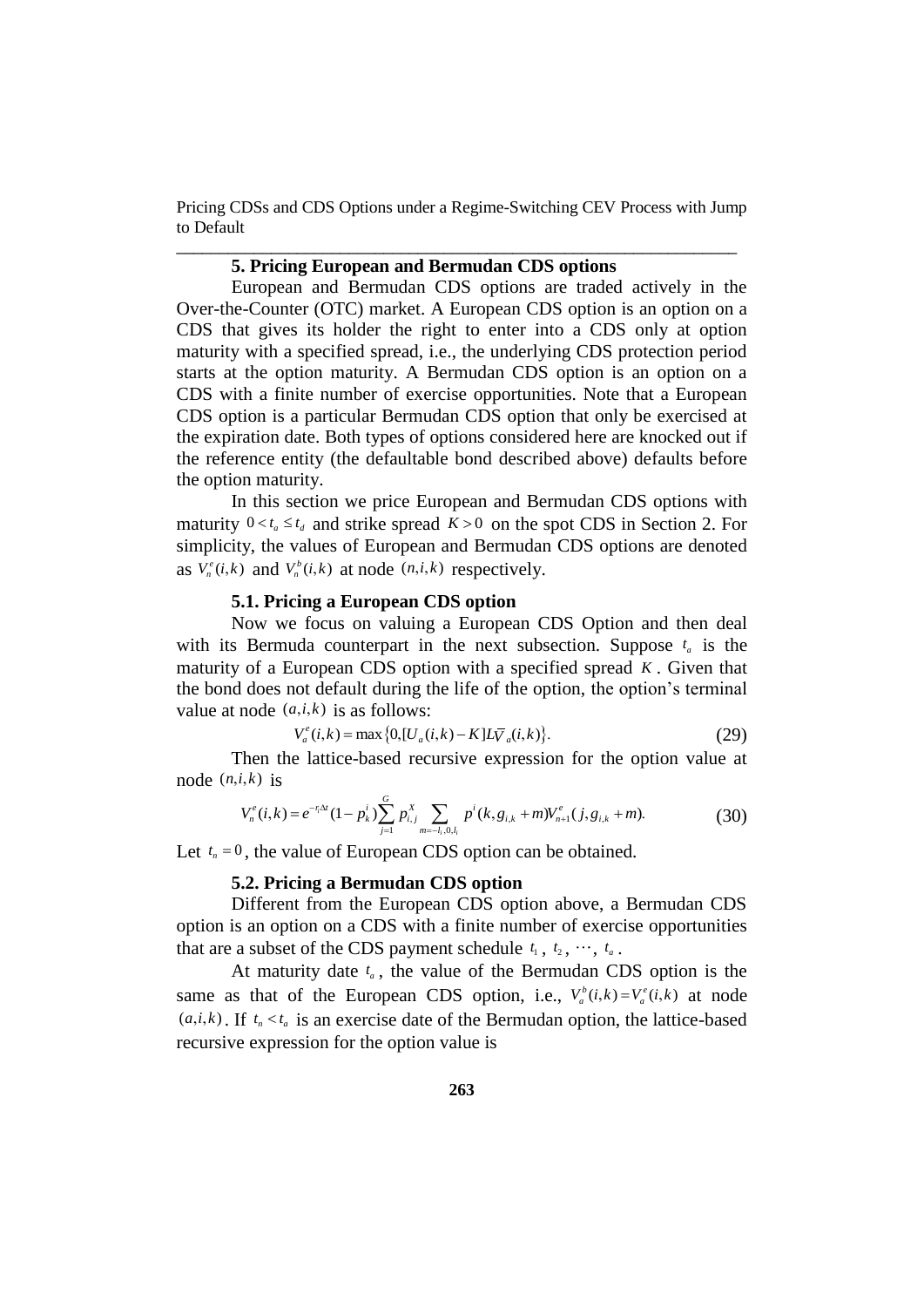$$
V_n^b(i,k) = \max\Big\{g_n(i,k), (1-p_j^i)[U_n(i,k) - K]L\bar{V}_n(i,k)\Big\},\tag{31}
$$

and if not, the lattice-based recursive expression for the option value is

\_\_\_\_\_\_\_\_\_\_\_\_\_\_\_\_\_\_\_\_\_\_\_\_\_\_\_\_\_\_\_\_\_\_\_\_\_\_\_\_\_\_\_\_\_\_\_\_\_\_\_\_\_\_\_\_\_\_\_\_\_\_\_\_\_

$$
V_n^b(i,k) = g_n(i,k),
$$
\n(32)

where

$$
V_n^b(i,k) = g_n(i,k),
$$
\n(32)  
\n
$$
g_n(i,k) = e^{-r_i\Delta t} (1 - p_k^i) \sum_{j=1}^G p_{i,j}^X \sum_{m=-l_i,0,l_i} p^i(k, g_{i,k} + m) V_{n+1}^b(j, g_{i,k} + m)
$$
\n(33)

is the holding value of the option at node  $(n,i,k)$ .

Note that if the Bermudan CDS option can be exercised at CDS payment time  $t_1, t_2, \dots, t_a$ , the option becomes American. Its value can be easily obtained with the above approach.

#### **6. Numerical results**

In this section we provide a numerical study of the effect of regime switching on the CDS spreads and the values of European and Bermudan CDS options. For ease of illustration, we consider a Markov chain with two regimes, where regime 1 represents a "good" economy and regime 2 represents a "bad" economy. We suppose that the elements of the generator matrix are chosen as:  $q_{12} = q_{21} = \lambda > 0$ . Then the matrix of the Markov chain has the following form:

$$
Q = \begin{pmatrix} -\lambda & \lambda \\ \lambda & -\lambda \end{pmatrix},\tag{34}
$$

which is also adopted in Boyle and Draviam (2007).

We consider two situations, i.e., one for the economy starting in regime 1 (the "good" regime) and the other for the economy starting in regime 2 (the "bad" regime). In this section,  $\lambda$  is set to 0, 0.2, 0.6, and 1.0. When  $\lambda = 0$ , there isonly one regime, namely, the economy starting in regime 1 (2) will always stay in regime 1 (2). Since firms in the "good" regime is less likely to default than those in the "bad" regime, we choose  $a_1 = 0.01$ ,  $a_2 = 0.03$ ,  $b_1 = 0.5$ , and  $b_2 = 1.0$ .  $\sigma_1$  and  $\sigma_2$  are set to be 0.3 and 0.5. respectively, which is consistent with the fact that volatility is lower in "good" economy than in "bad" economy. Since higher interest rate leads to higher expected growth rate of the equity price according to (2), the interest rate in the "good" regime  $r_i$  is set to be 0.05 and the interest rate in the "bad" regime  $r_2$  is set to be 0.03, which ensures that the interest rate in the "good" economy is higher than that in the "bad" one. Other parameters for computation are as follows:  $\Delta t = 0.005$  (year),  $S_0 = 100$ ,  $L = 100$ ,  $\beta = 0.5$ ,  $\bar{\sigma}$ =0.1,  $\gamma$  =0.3,  $t_c$  =0,  $K$  =50 bps, the maturities of defaultable zero-coupon bonds and CDSs  $t_d = T = 1, 1.25, 1.5, \dots, 4.5, 4.75, 5$  years, the maturities of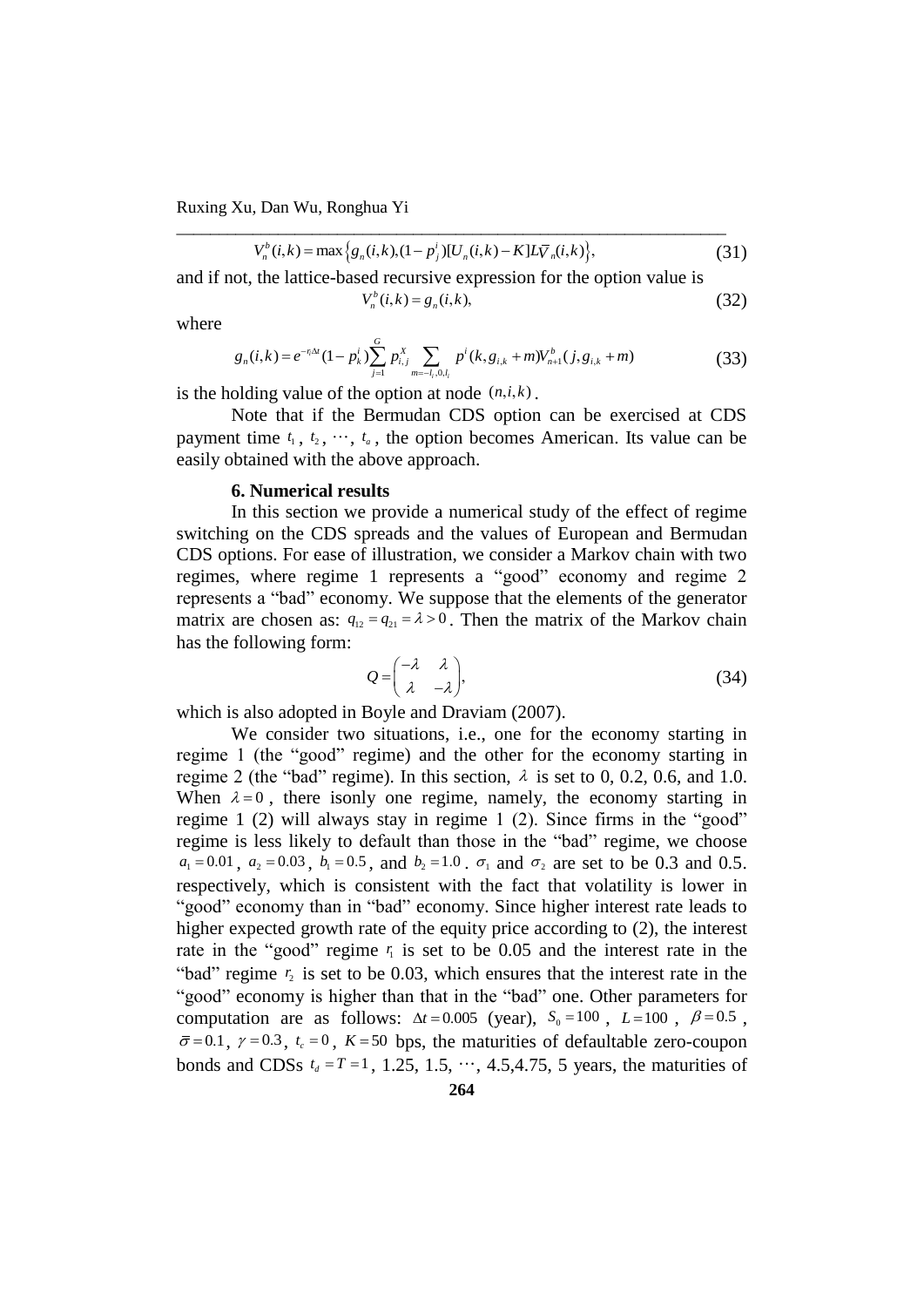European and Bermudan CDS options  $t_a = 1$  year. Bermudan CDS options'exercise dates are 0.25, 0.5, 0.75, 1 year.

\_\_\_\_\_\_\_\_\_\_\_\_\_\_\_\_\_\_\_\_\_\_\_\_\_\_\_\_\_\_\_\_\_\_\_\_\_\_\_\_\_\_\_\_\_\_\_\_\_\_\_\_\_\_\_\_\_\_\_\_\_\_\_\_\_

## **Case 1: The impact of regime switching**

Figure 2 depicts the spot CDS spread rates with maturities ranging from 1 to 5 years for varying value of the parameter  $\lambda$ . One can find that the spread rates implied by the regime-switching model are higher than those obtained in "good" regime in one regime model  $(\lambda=0)$  and lower than those obtained in "bad" regime in one regime model ( $\lambda = 0$ ). For the same  $\lambda$ , an assumption of starting in the "good" regime initially in the regime-switching model leads to lower spread rates compared to the assumption of starting in the "bad" regime initially, which reveals that a lower risk premium is required if the economy starts at the "good" state initially, and higher risk premiums are required to make up for higher default risk due to the possibility of switching to the "bad" regime in the regime-switching model.

Here it is evident that the parameter  $\lambda$  has a significant effect on the spread rates. If the economy starts at the "good" regime, the spread rates increase as  $\lambda$  increases, which may be caused by the fact that a higher risk premium is required to compensate for the higher risk of switching to the "bad" regime when  $\lambda$  increases. On the other hand, if we start at the "bad" regime, the spread rates decrease as  $\lambda$  increases. The reason may be that as  $\lambda$ increases it is more likely that the "bad" regime will switch to the "good" regime later. Because there is a lower probability of default in the "good" regime, the switching from the "bad" regime to the "good" regime results in a reduction of default risk, and thus results in a lower spread rate.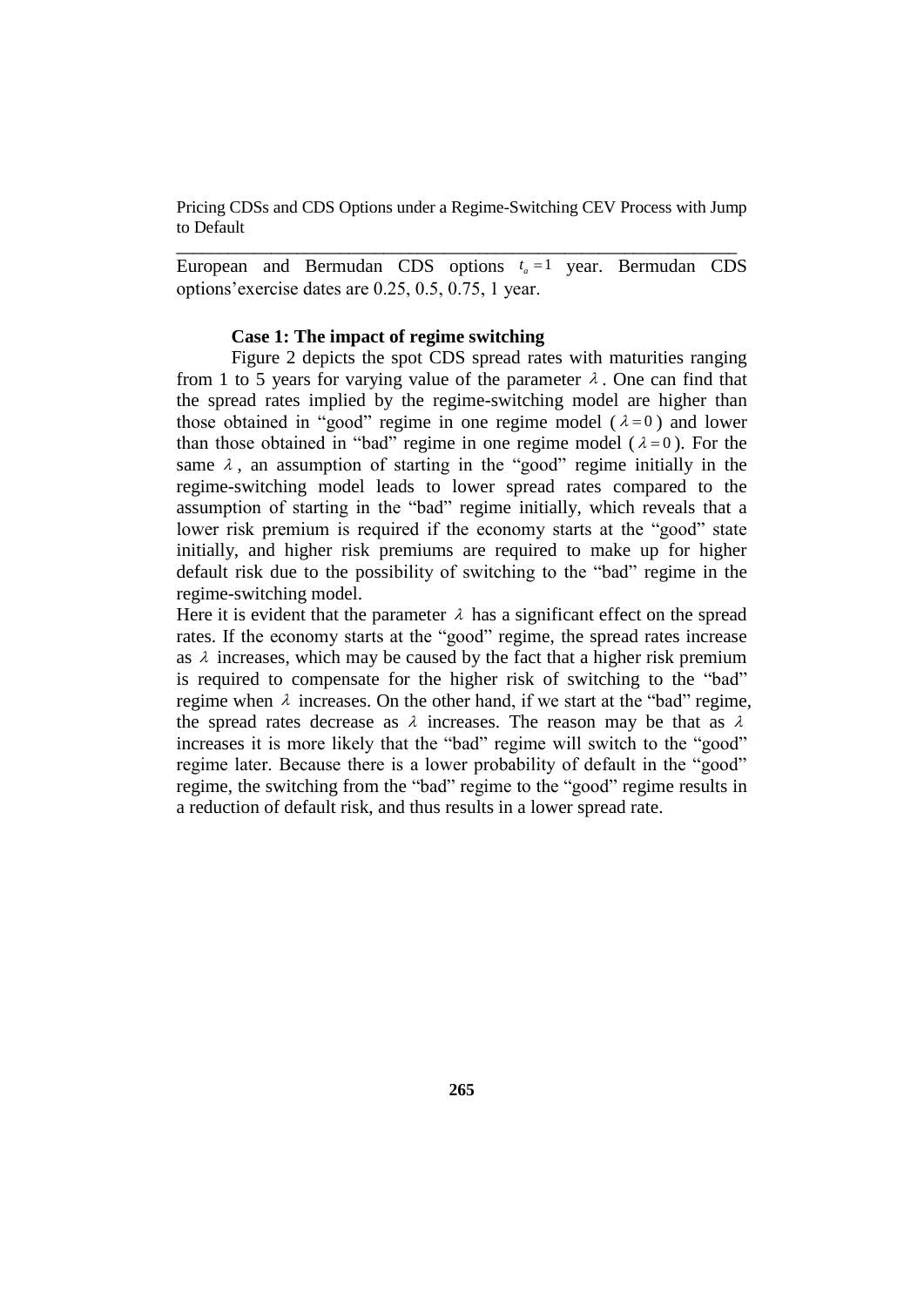

**Figure 2. CDS spread rates for varying value of**  $\lambda$ 

\_\_\_\_\_\_\_\_\_\_\_\_\_\_\_\_\_\_\_\_\_\_\_\_\_\_\_\_\_\_\_\_\_\_\_\_\_\_\_\_\_\_\_\_\_\_\_\_\_\_\_\_\_\_\_\_\_\_\_\_\_\_\_\_\_

Figure 3 displays the impacts of regime-switching on the values of European and Bermudan CDS options with maturity  $t_a = 1$  year for varying value of the parameter  $\lambda$  when the maturities of CDSs are 1, 1.25, 1.5,  $\cdots$ , 4.5, 4.75, 5 years. We can observe that the values of European and Bermudan CDS options in the regime-switching model are higher than those obtained in "good" regime in one regime model and lower than those obtained in "bad" regime in one regime model. For the same  $\lambda$ , the options' values when the economy starts in the "bad" regime at time 0 are higher than those when the economy starts in the "good" regime at time 0. This may be attributed to a higher spread rate when we start at the "bad" regime as shown by Figure 2.

The parameter  $\lambda$  has a strike effect on the values of European and Bermudan CDS options. When the economy starts in the "good" regime, the options' values increase as  $\lambda$  increases, for the spread rates increase with  $\lambda$ . On the other side, when we start at the "bad" regime, the options' values decrease as  $\lambda$  increases, for the reason that the spread rates decrease with an increase of  $\lambda$ . For the following results we set the parameter in the generator matrix  $\lambda = 0.6$ .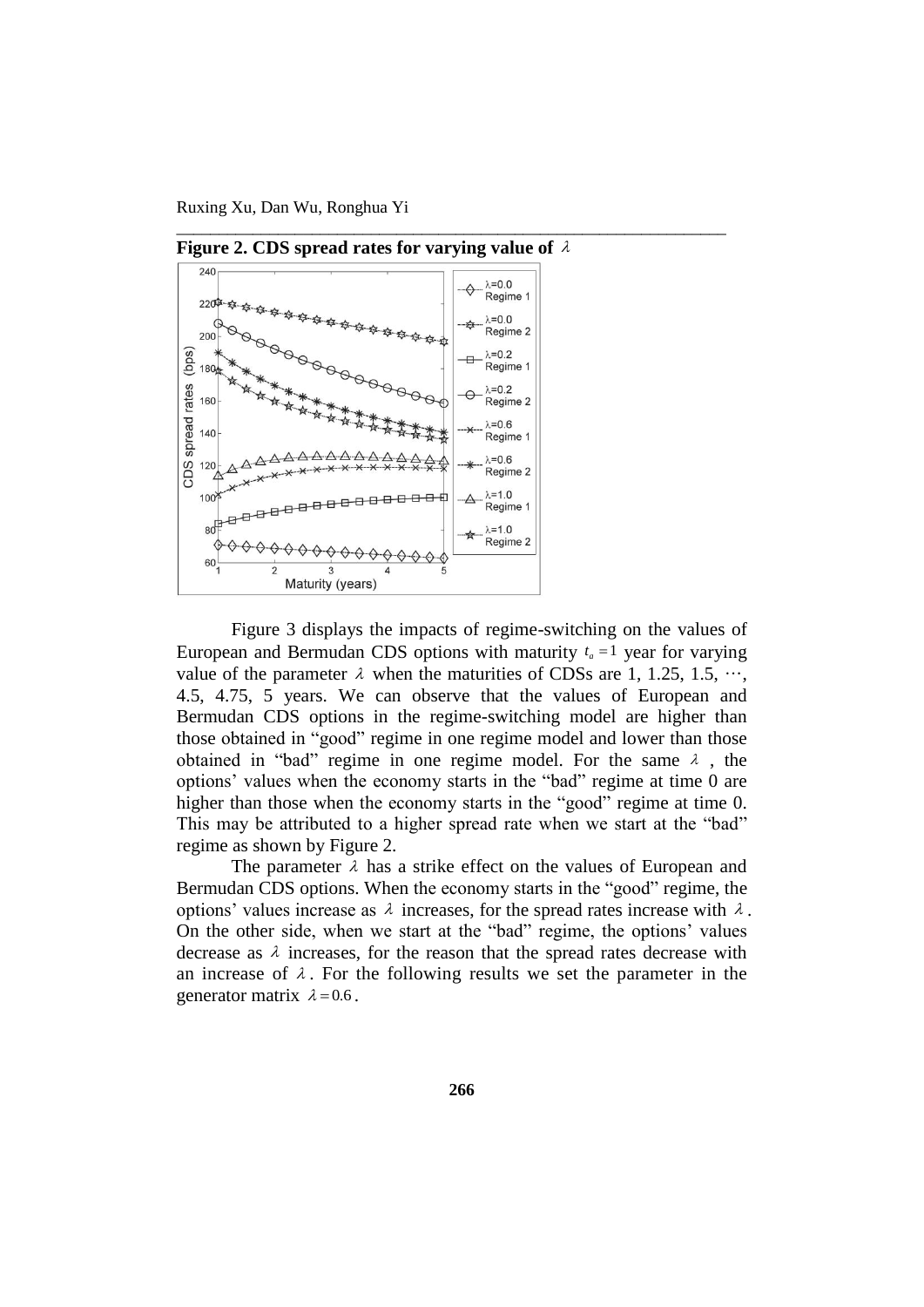

**Case 2: The impact of the volatility parameter**  $\sigma_i$ 

Figure 4 depicts the plots of the spread rates with different values of  $\sigma_2$  in the regime-switching model. The spread rates increase as  $\sigma_2$  increases when the economy starts in the "good" regime or starts in the "bad" regime, which reflects that as the volatility parameter  $\sigma_2$  of the equity price becomes higher, the default probabilities will become higher, and thus a higher risk premium is required to compensate for the higher default risk.

Figure 4. CDS spread rates for varying value of  $\sigma$ <sub>2</sub>



In Figure 5 a sensitivity analysis for the values of European and Bermudan CDS options as  $\sigma_2$  varies from 0.3 to 0.5 is shown. It is observed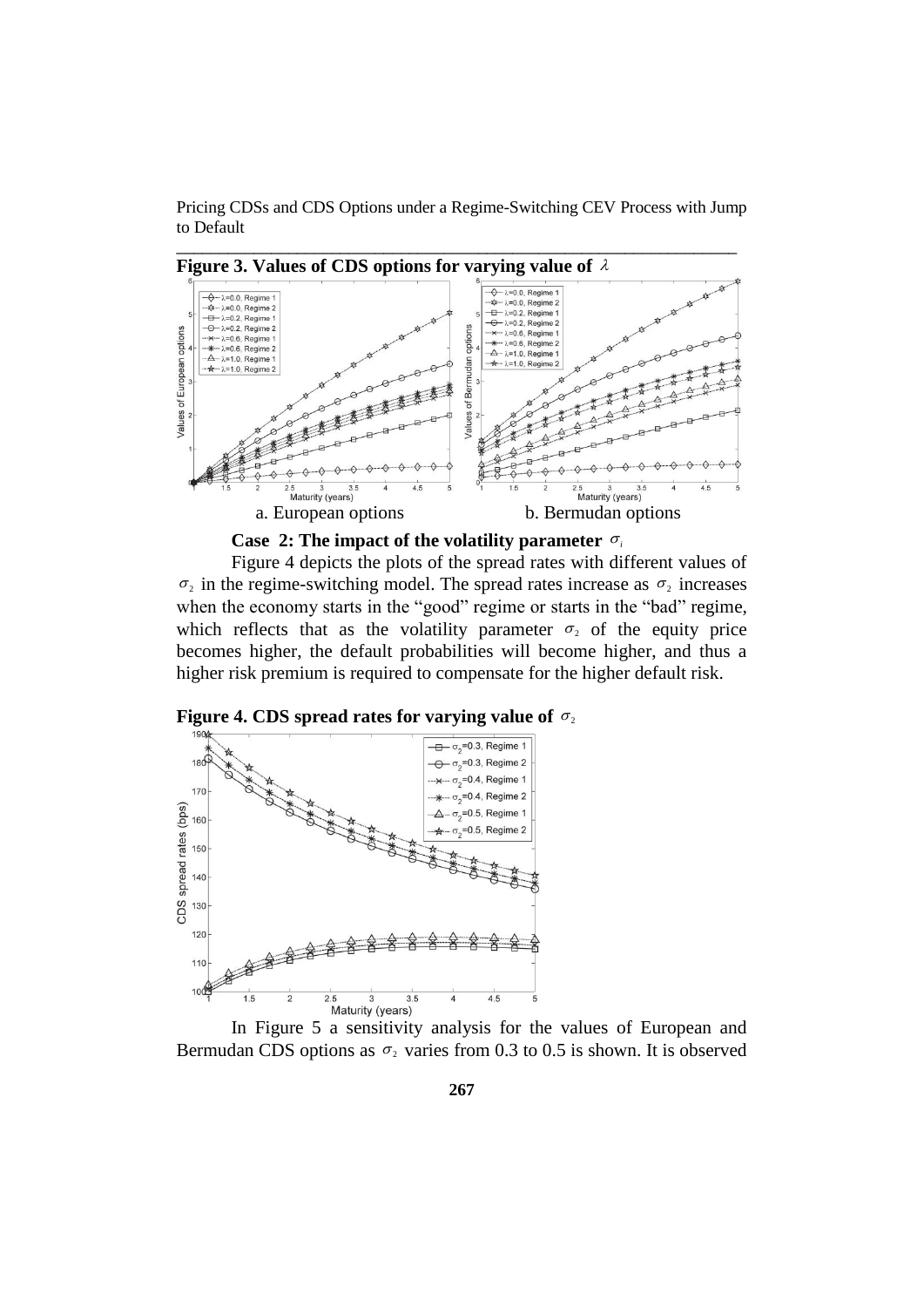that the values of European and Bermudan CDS options increase while  $\sigma_2$ increases, when the economy starts in the "good" regime or starts in the "bad" regime, which may be ascribed to a higher spread rate with an increase of  $a_2$  shown by Figure 4.

\_\_\_\_\_\_\_\_\_\_\_\_\_\_\_\_\_\_\_\_\_\_\_\_\_\_\_\_\_\_\_\_\_\_\_\_\_\_\_\_\_\_\_\_\_\_\_\_\_\_\_\_\_\_\_\_\_\_\_\_\_\_\_\_\_

**Figure 5. Values of European and Bermudan options for varying value**   $\mathbf{of} \ \sigma_2$ 





Figure 6 depicts the plots of the spread rates with different values of  $a_2$  and  $b_2$  while  $a_1$ ,  $b_1$  take constant values 0.01 and 0.5 in the regimeswitching model. The spread rates increase as  $a_2$  and  $b_2$  increase when the economy starts in the "good" regime or starts in the "bad" regime, which reflects that, as  $a_2$  and  $b_2$  increase the default probabilities will become higher, and thus a higher risk premium is required to compensate for the higher default risk.



Figure 6. CDS spread rates for varying value of  $a_2$  and  $b_2$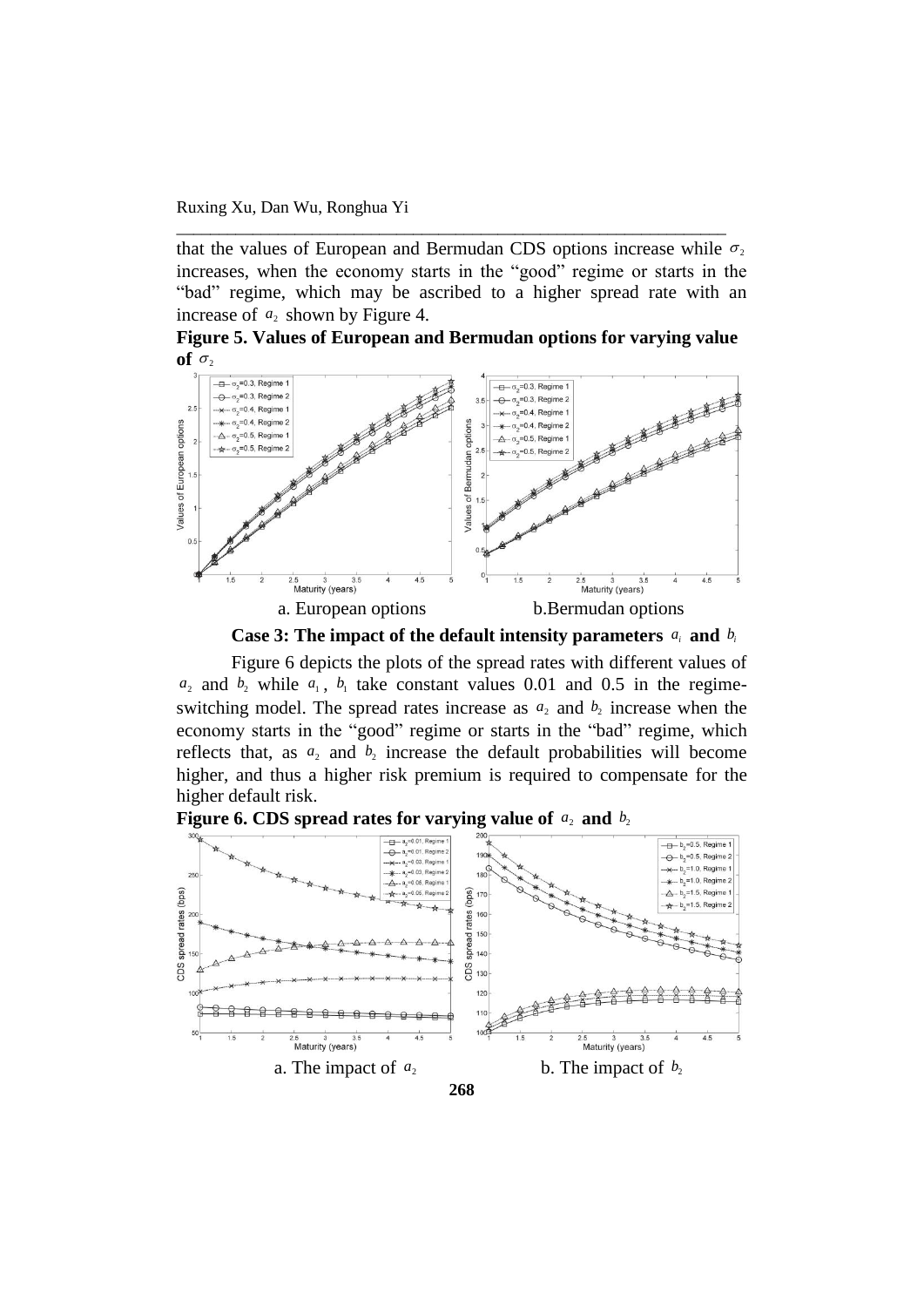Figure 7 shows the values of European and Bermudan CDS options as  $a_2$  varies from 0.3 to 0.5 and  $b_2$  varies from 0.5 to 1.5 respectively, and  $a_1$ ,  $b_1$  take constant values 0.01 and 0.5. It is observed that the values of European and Bermudan CDS options increase while  $a_2$  and  $b_2$  increase, when the economy starts in the "good" regime or starts in the "bad" regime, which is due to a higher spread rate with an increase of  $a_2$  and  $b_2$  shown by Figure 6.

**Figure 7. Values of European and Bermudan options for varying value of**  $a_2$  **and**  $b_2$ 



c. Impact of  $b_2$  on European options d. Impact of

2.5 3 3.<br>Maturity (years)

 $b_2$  on Bermudan options

2.5 3 3.<br>Maturity (years)

## **7. Conclusions**

 $0.5$ 

We studied the pricing of defaultable bonds, CDSs, and CDS options under a regime-switching CEV process with jump to default. Our findings

Values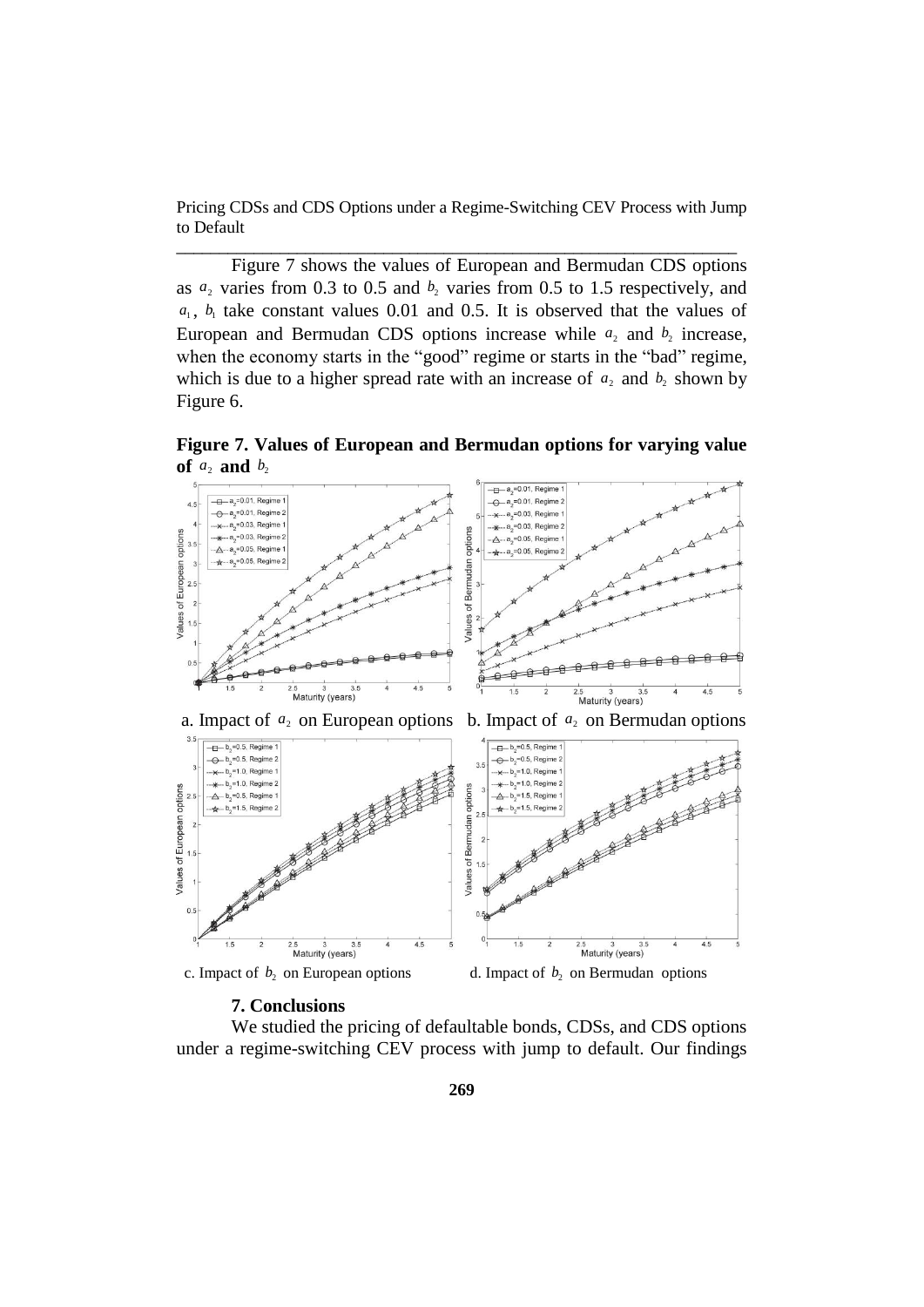based on the numerical experiment implied that: (1) the presence of a "bad" economic regime increases the spread rates of CDSs and the values of CDS options substantially; (2) the inclusion of the Markovian regime-switching effect is a possible way to explain and improve the underestimation of the empirical probability of default. We also performed various sensitivity analyses for the spread rates and CDS options when the elements of the generator matrix and other model parameters varied. We found that an increase in the value of  $\lambda$  leads to an increase in bonds' values, spread rates, and CDS options assuming we start at the "good" regime, and with a decreasing effect otherwise. The effects of model parameters on bonds' values, spread rates, and CDS options are significant, which should be taken into account when estimating the values of such products.

\_\_\_\_\_\_\_\_\_\_\_\_\_\_\_\_\_\_\_\_\_\_\_\_\_\_\_\_\_\_\_\_\_\_\_\_\_\_\_\_\_\_\_\_\_\_\_\_\_\_\_\_\_\_\_\_\_\_\_\_\_\_\_\_\_

For further research it would be worth extending our model to include a regime-switching CEV process for modeling short rate dynamics or volatility dynamics. In this case how to develop lattice-based techniques to model the correlation of two processes and price credit derivatives such as equity default swaps and variance swaps is an interesting topic.

#### **ACKNOWLEDGMENTS**

*This research was supported by the Youth Project of National Social Sciences Foundation (12CGL021), the Youth Project in Humanities and Social Science Research of the Ministry of Education of China (11YJC790224), and the National Natural Science Foundation (71173203).* 

#### **REFERENCES**

[1] **Alexander C, Kaeck A. (2008),** *Regime Dependent Determinants of Credit Default Swap Spreads*. *Journal of Banking & Finance*, 32(6): 1008– 1021;

[2] **Ang A, Bekaert G. (2002),** *Regime Switches in Interest Rates*. *Journal of Business & Economic Statistics*, 20(2): 163–182;

[3] **Ang A, Timmermann A. (2012),** *Regime Changes and Financial Markets. Annual Review of Financial Economics*, 4(1): 313–337;

[4] **Boyle P, Draviam T. (2007),** *Pricing Exotic Options under Regime* 

*Switching. Insurance: Mathematics and Economics*, 40(2): 267–282;

[5**] Campi L, Polbennikov S, Sbuelz A. (2009),** *Systematic Equity-based*